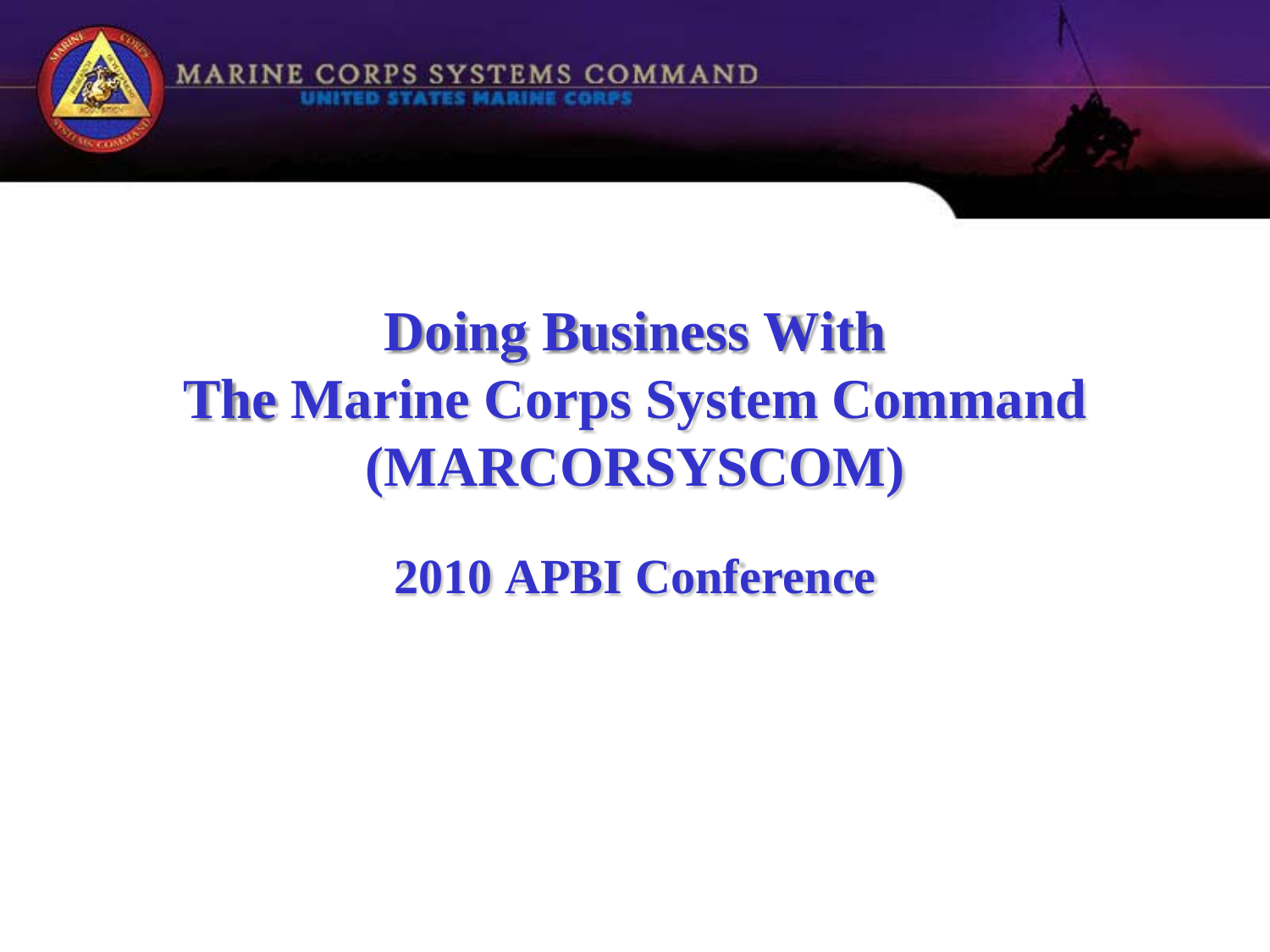

**MCSC Contracts (CT)**

**MARINE CORPS SYSTEMS COMMAND** 

**Mission Statement:** *"To contribute to the warfighting mission of the United States Marine Corps by providing quality, timely, costeffective and value-added procurement solutions to our Marine Corps customers; all while being diligent and faithful stewards of the taxpayers dollars and trust."*

> **Core Values:** *Ethical Contracting Customer Responsiveness Smart Business Decisions Quality End Products*

**Motto:** *CT02 – Doing things RIGHT…doing RIGHT things!*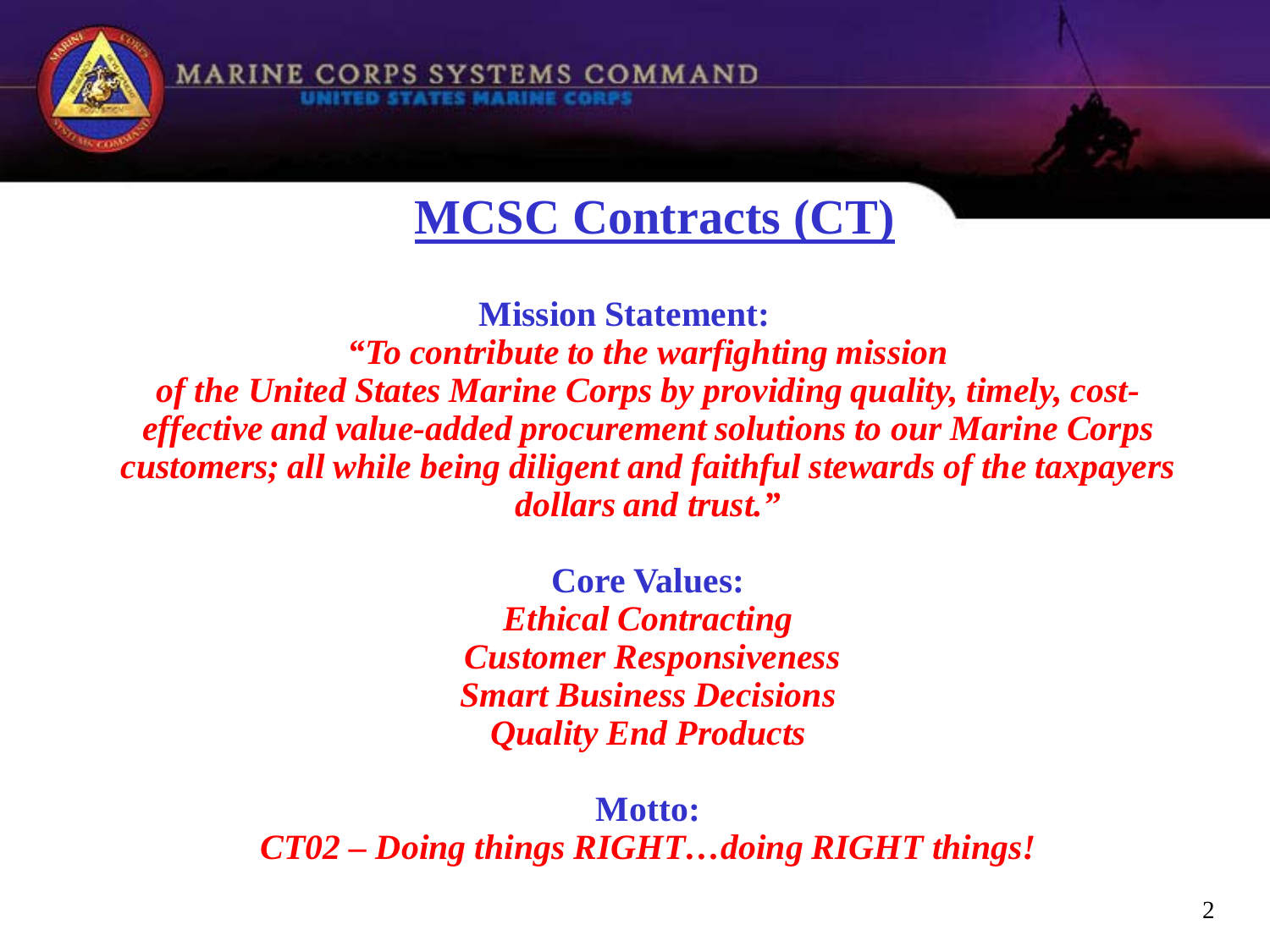

## **WHO DO WE SUPPORT?**

- CT Provides Contract Support for:
	- 8 Product Groups
	- $-1$  PEO (LS)
	- 4 Standalone PMs
	- 4 USMC Acquisition-related Activities (JNLWD, MCTSSA MCOTEA & MCWL)
	- Int'l Programs & Foreign Military Sales (FMS)
	- Command Support and R&D Contracts Support
	- Overall MCSC Contracting Subject Matter Expertise for internal & external USMC, DoN and DoD customers
	- Ongoing command strategic and organizational initiatives
	- THIS EQUALS = The contractual execution of over 220 ACAT I thru IV Command programs to include over 50+ "Joint Programs" as well as support for over 175 non-ACAT acquisition programs, systems and projects.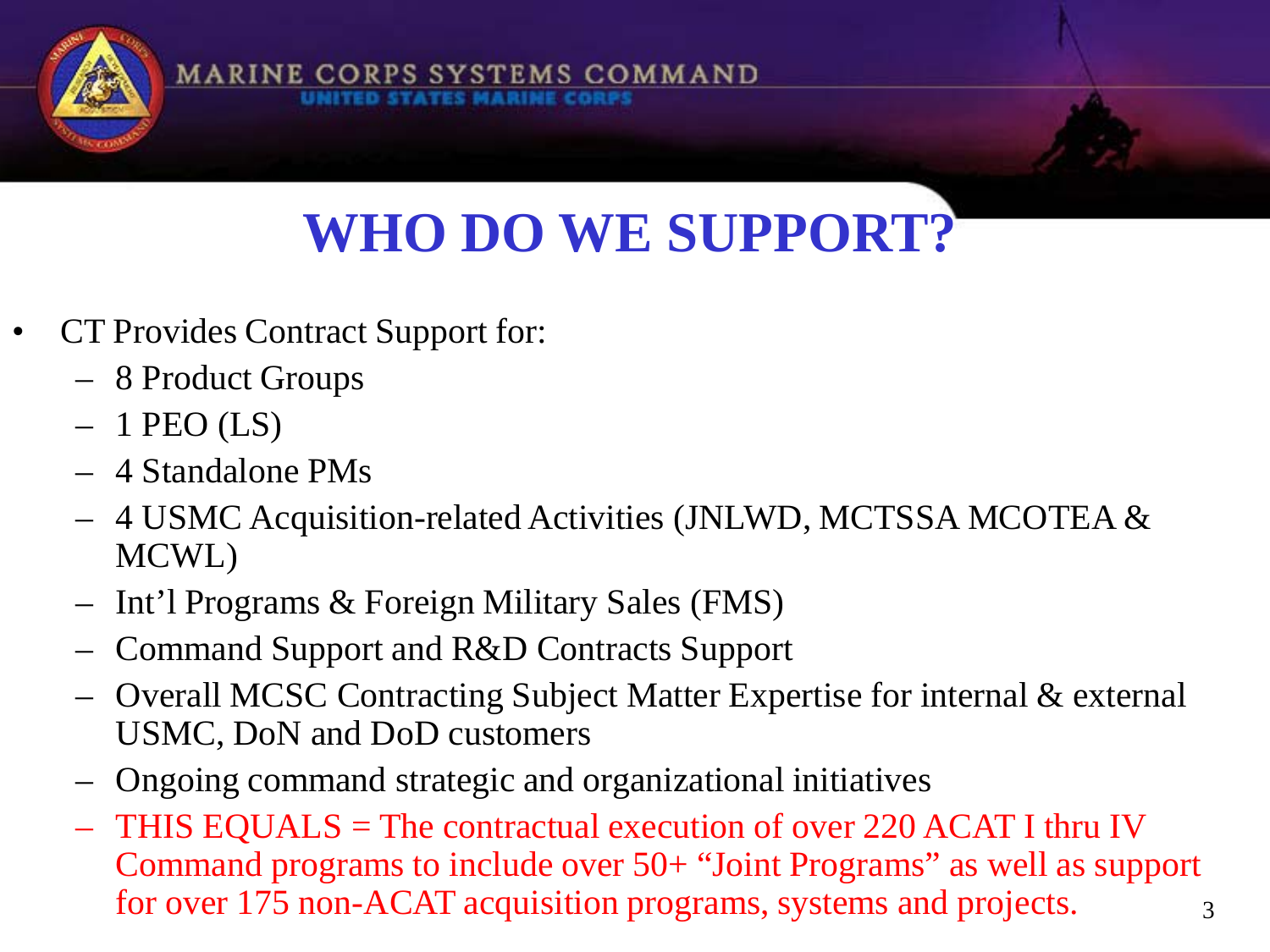

#### **" CT Workload in Dollars"**

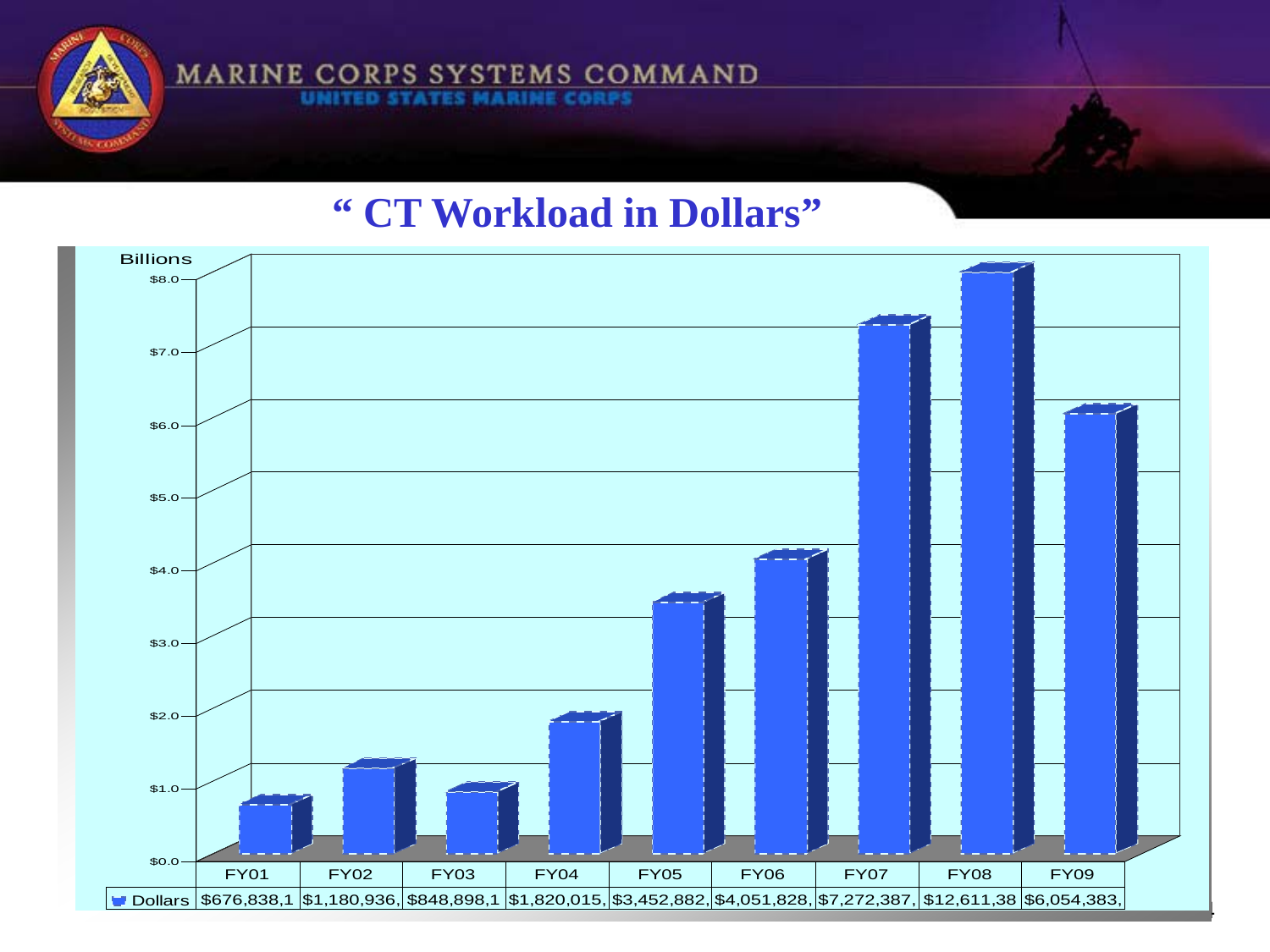# **FY-2010 CONTRACT DOLLARS**

**EMS COMMAND** 

• Year to date contract obligations - FY 2010  $-$  \$4,086,110,219

**MARINE CO**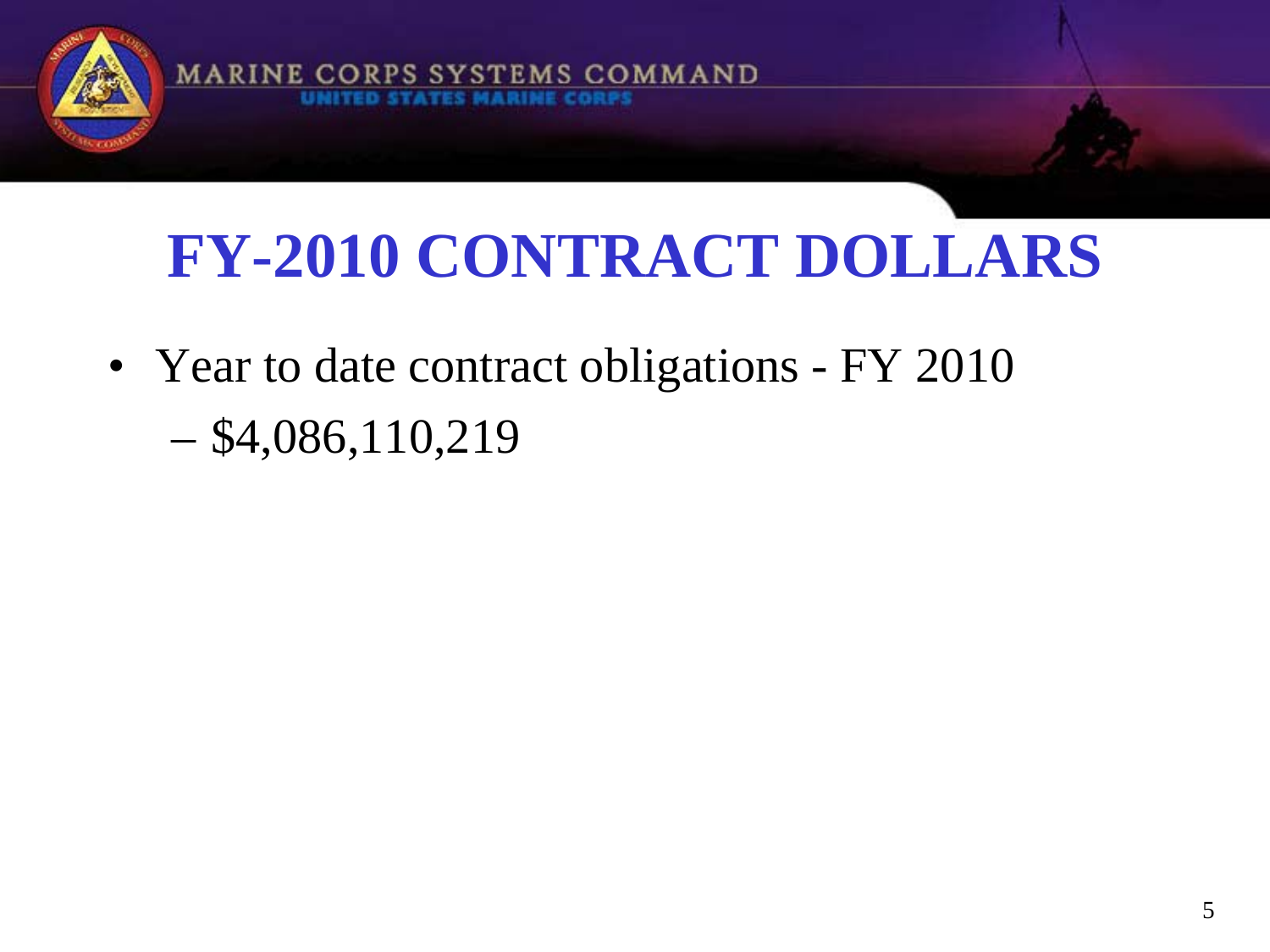

**MARINE CO** 

**COMMAND** 

- Procured \$226M Automobile Manufacturing NAICS: 333611 for Trucks and Truck Tractor Manufacturing Product Code 2320
- Procured \$244M Military Armored Vehicle, Tank, and Tank Component Manufacturing NAICS: 336992 for Combat Assault and R&D-Tank
- Total Obligated FY10 to date: \$604 Million+

6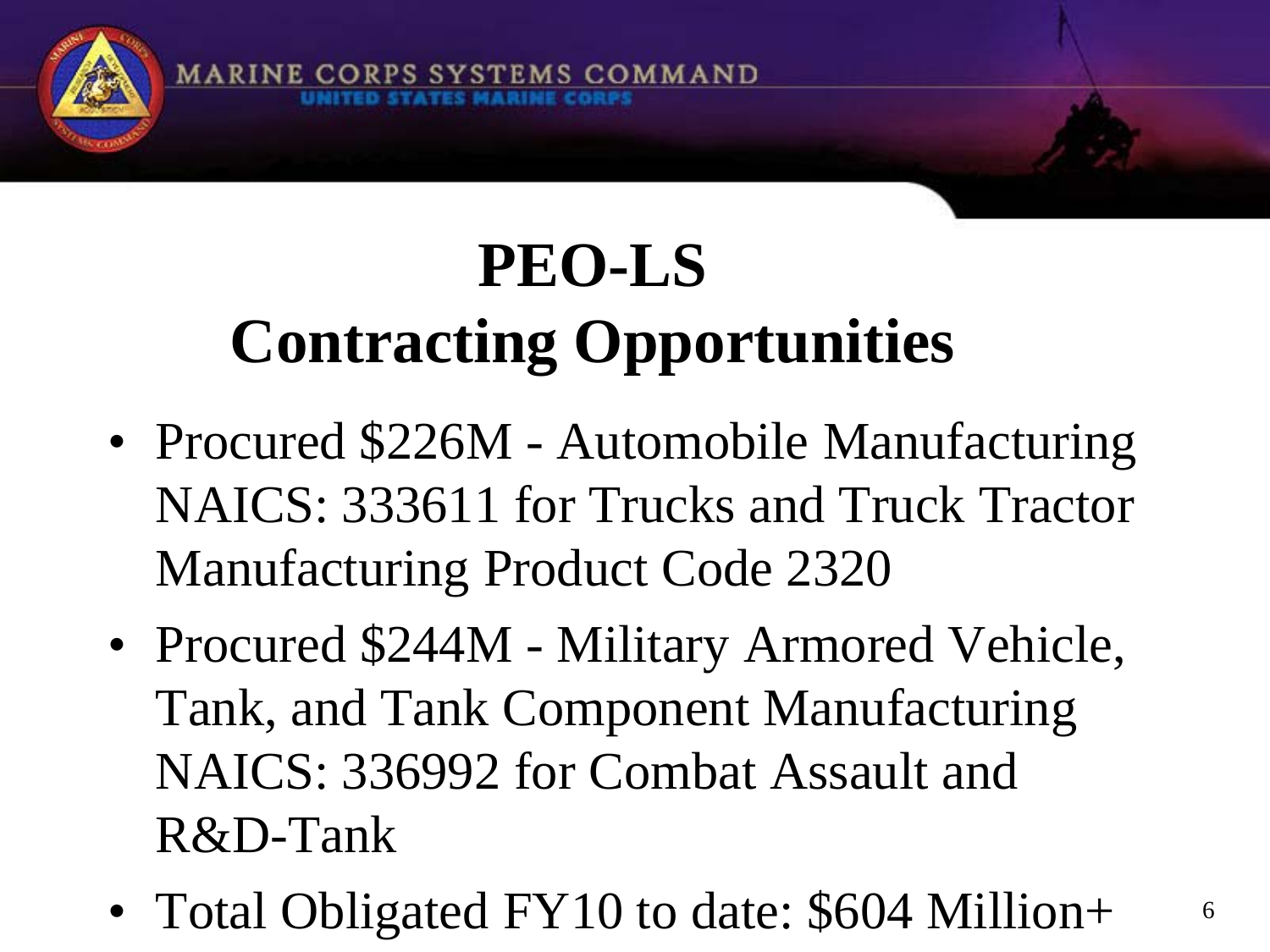

**MARINE C** 

## **PG-9 Contracting Opportunities**

OMMAND

- Procured \$223M- Engineering Services NAICS code: 541330 Product Code: R425
- Procured \$188M Administrative Management and Consulting Services NAICS code: 541611 Product Code: R408 Program Management and Support Services
- Total Obligated FY10 to date: Over \$485 Million+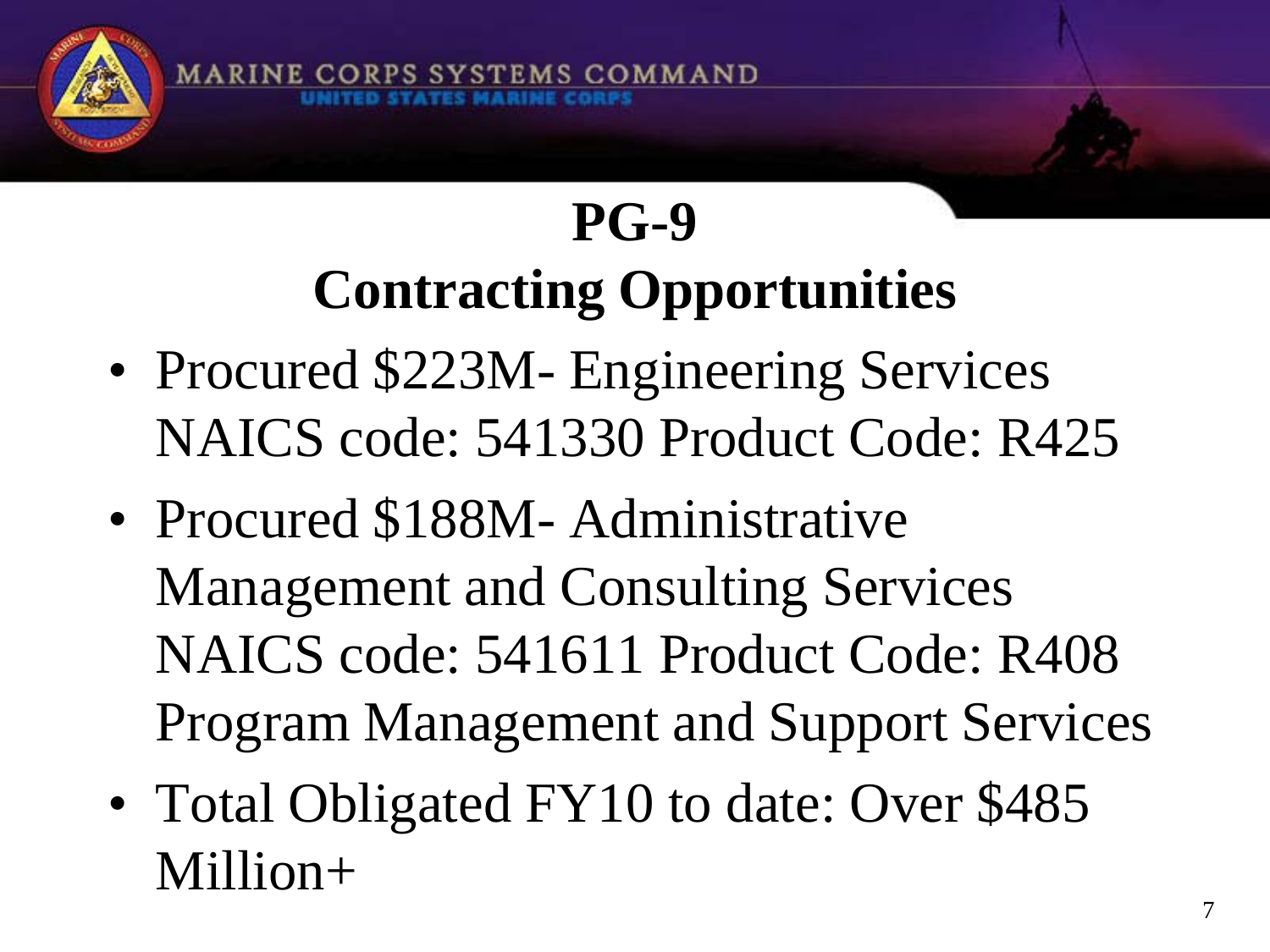**PG-10 Contracting Opportunities**

S COMMAND

• Computer Manufacturing

**MARINE CO** 

- NAICS Codes: 33411 Electronic Computer Manufacturing, 423430 Computer and Peripheral Equipment, 541519 Other Computer Related Services
- Primarily looking for ADP Components
- Over 45% obligated to Small Businesses
- Total Obligated FY10 to date: Over \$431 Million+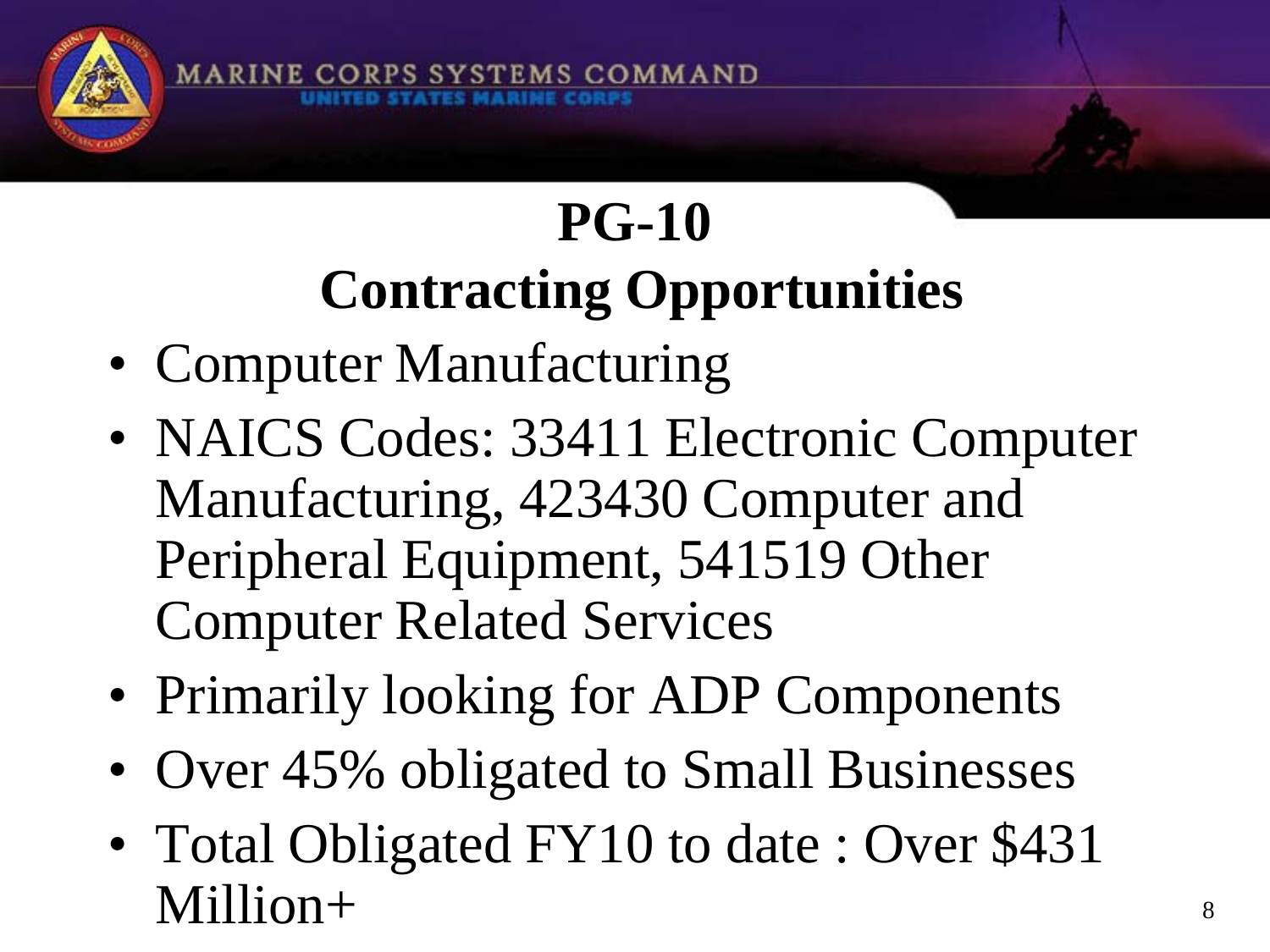COMMAND **MARINE CO** 

#### **PG-11 Contracting Opportunities**

- Primarily looking for NAICS codes: 334511 Search, Detection, Navigation, Guidance, Aeronautical, and Nautical System and Instrument Manufacturing, 334119 Other Computer Peripheral Equipment
- Product Codes: R425 Engineering Services, AC65 R&D Electronics and Communication Equipment
- Total Obligated FY10 to date: over \$236 Million+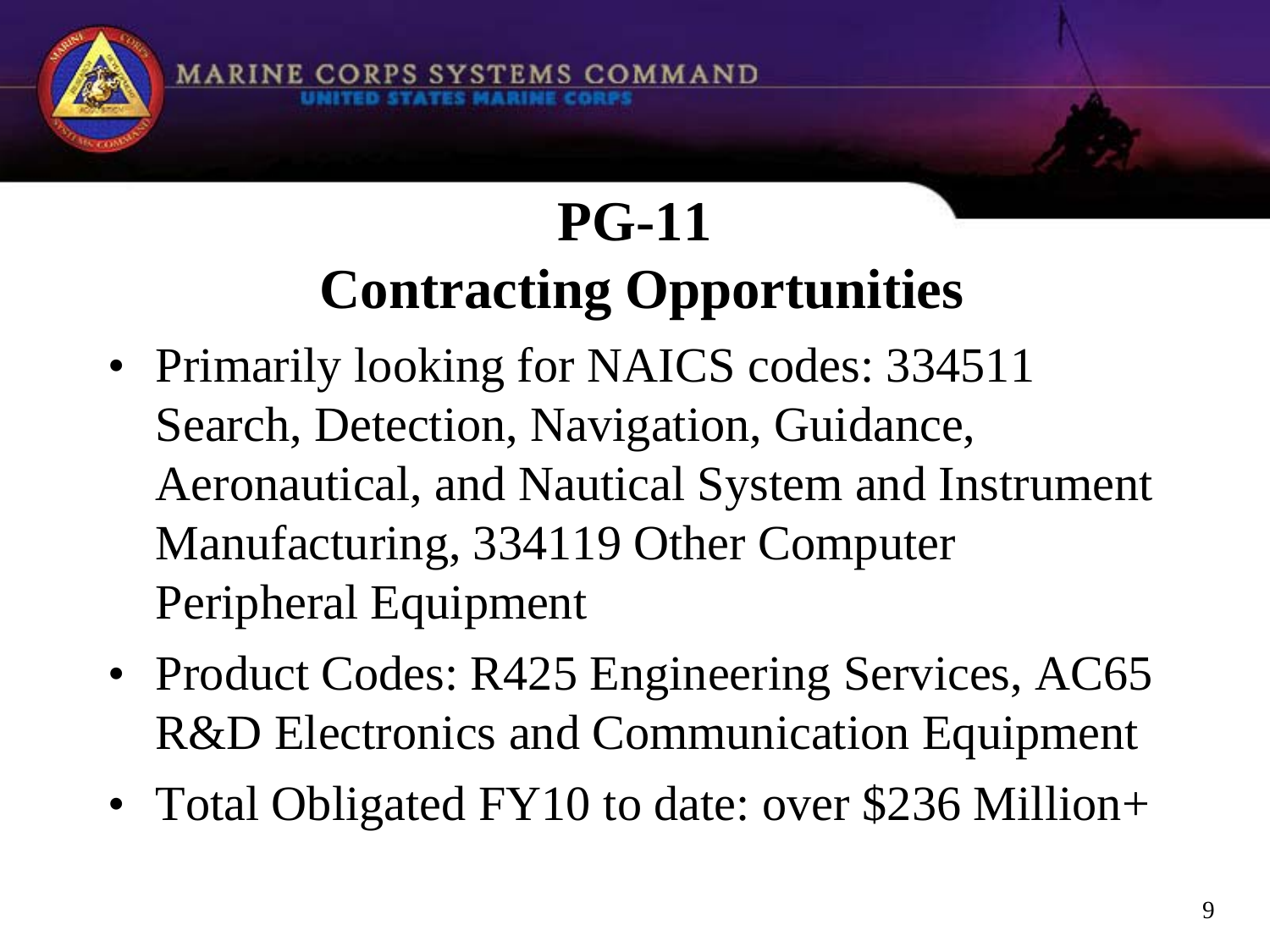

## **PG-12 Contracting Opportunities**

**S COMMAND** 

- Obligated contract actions for Radios, Printed Circuit Assemblies, Telephone Apparatus, Electronic Counter-Measure Equipment, and Other Professional Services
- Almost 30% of action obligations were to Small Business
- Total Obligated FY10 to date: \$220 Million+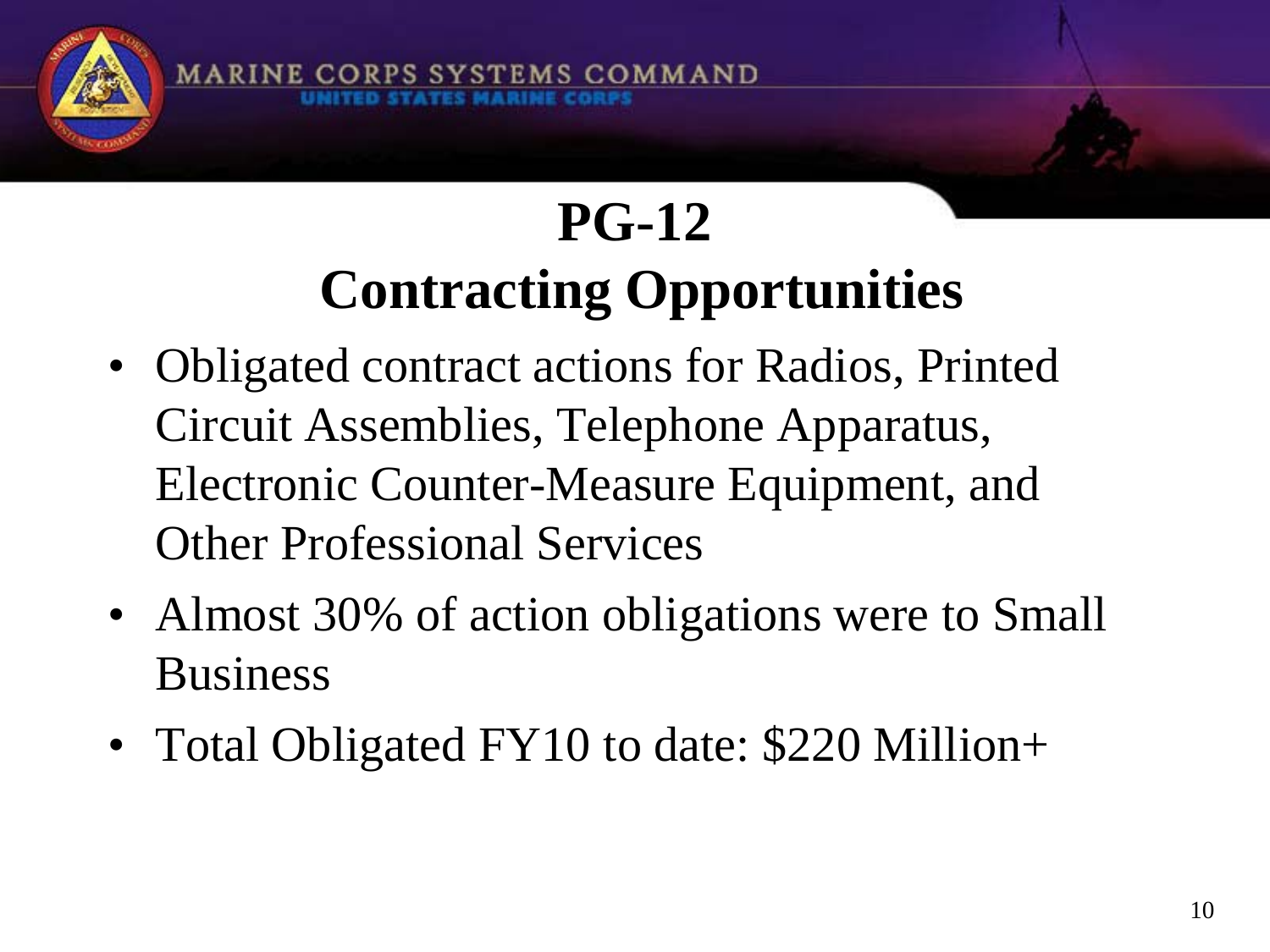

## **PG-13 Contracting Opportunities**

**S COMMAND** 

- \$116 Million obligated to Small Business
- Obligated \$139M for Ammunition (other than small arms) NAICS code 332993
- Primary focus on Small Arms, Optical Equipment, Machine Shops and Operational Weapons
- Total Obligated FY10 to date: Over \$375 Million+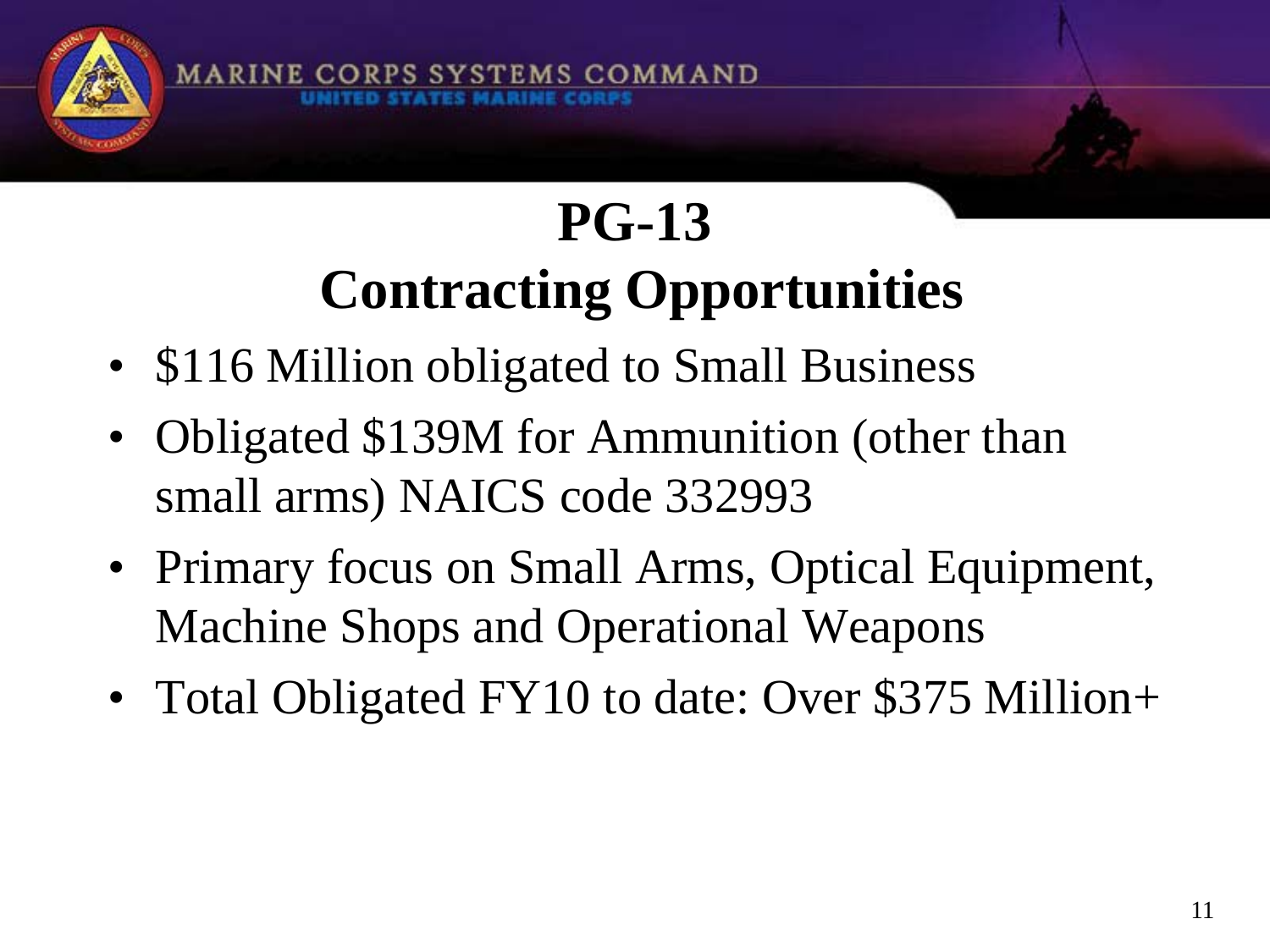

## **PG-14 Contracting Opportunities**

- 34% of action obligations were for Testing Laboratories NAICS 541380, Product code H225 Equipment Testing SVCS/Vehicular Equipment
- 56% of action obligations were for Ammunition NAICS 332993
- Total Obligated FY10 to date: \$132 Million+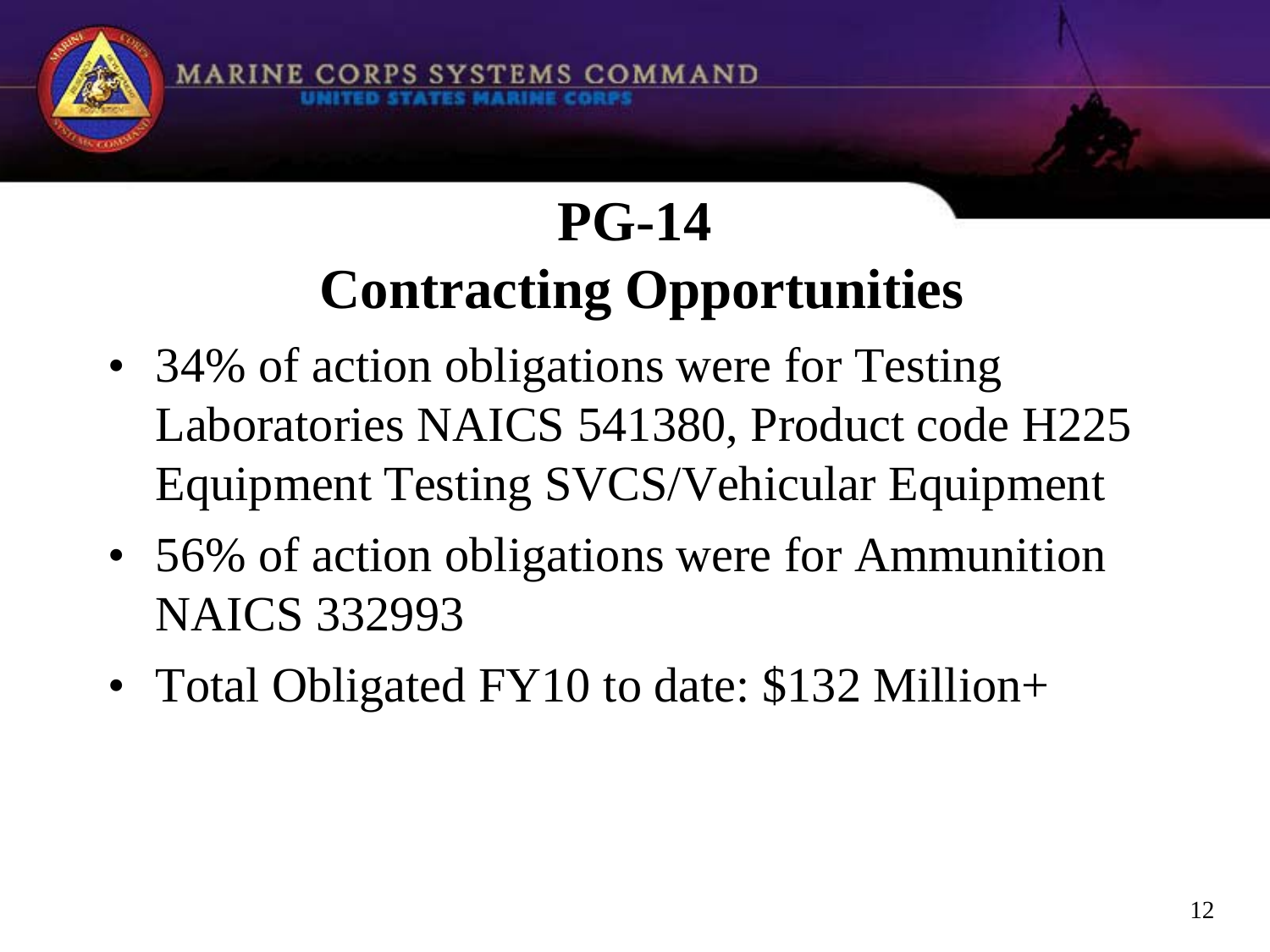

## **PG-15 Contracting Opportunities**

COMMAND

- Over 220 contract action obligations for Military Armored Vehicle, Tank, and Tank Component Manufacturing NAICS 336992
- Also looking for Engineer Services, Photographic Equipment, Pump and Pump Equipment, Air-Conditioning, Other Plastics Product Manufacturing
- Total Obligated FY10 to date: \$2.2 Billion+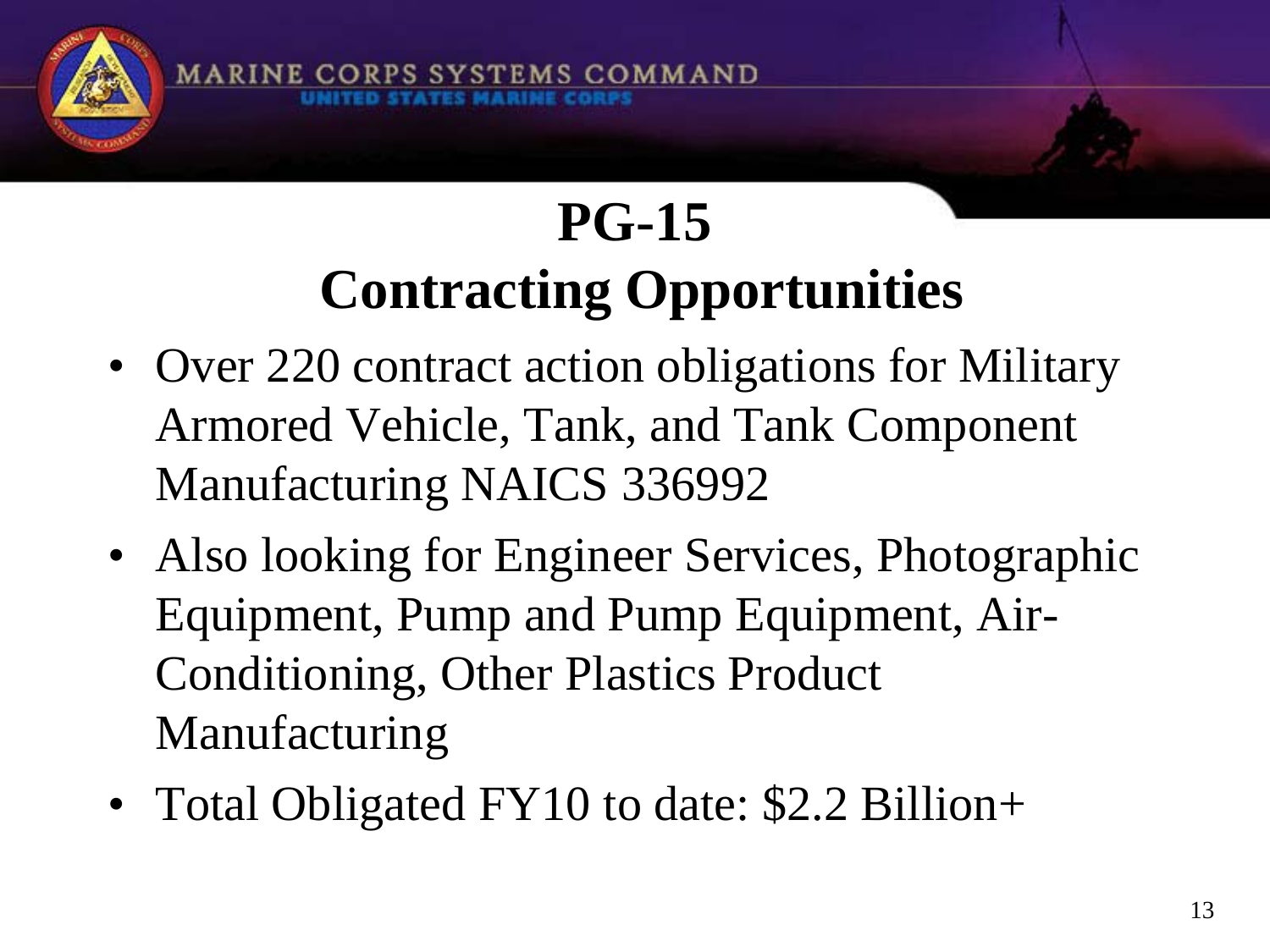

#### **PG-16 Contracting Opportunities**

- \$110M in Special Purpose Clothing Product code 8415 and Footwear 8430
- \$30M in Tents and Tarps Product Code 8340
- Obligated over \$255M in Personal Armor Product Code 8470
- Over \$46M in Men's Outwear 8405
- Total Obligated FY10 to date: \$500 Million+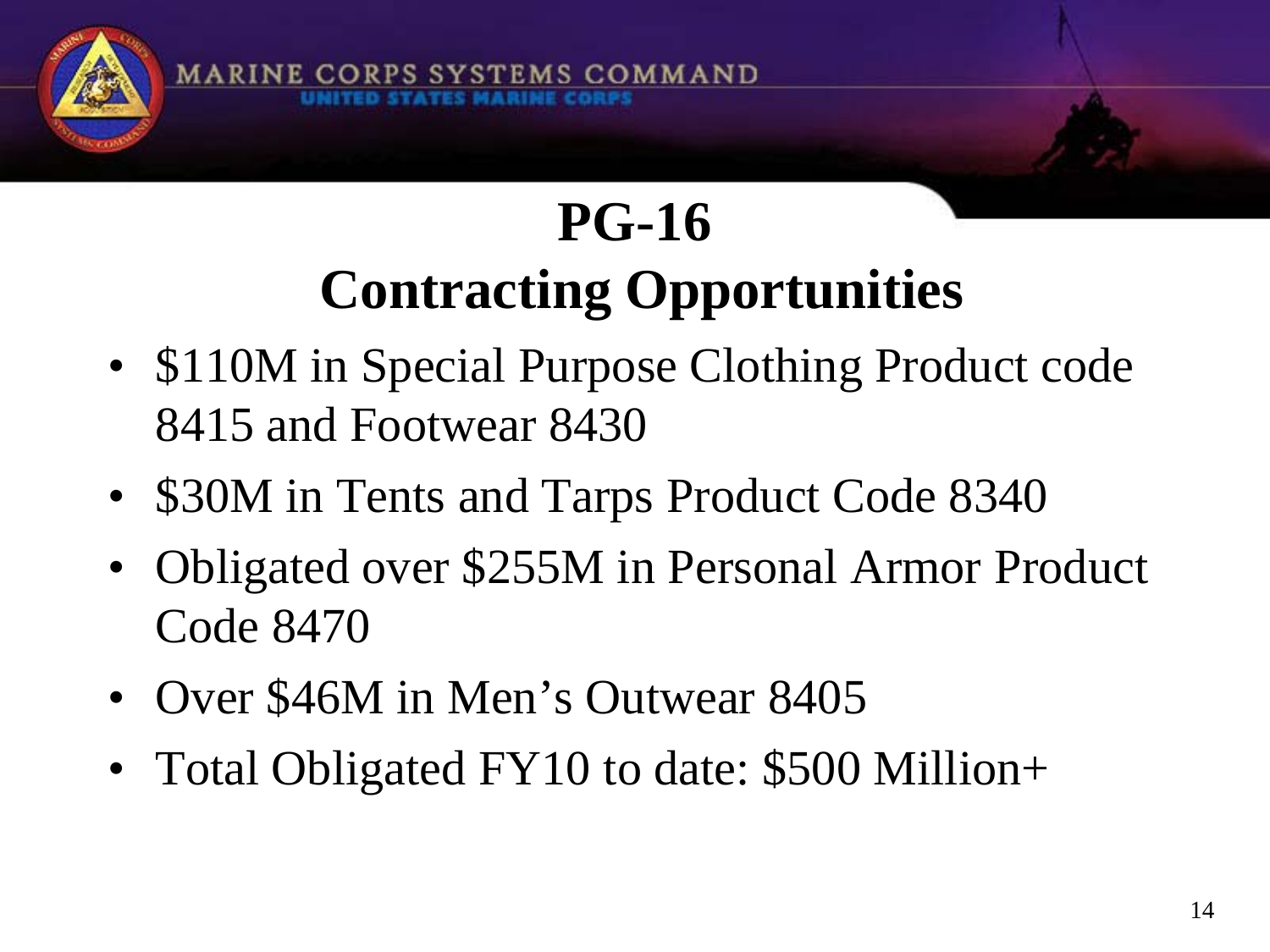

### **PM TRASYS Contracting Opportunities**

- Over \$112M for Training Aids Product Code 6910
- Over \$93M for Facilities Support Services NAICS code 561210
- Over \$40M in Fabricated Structural Manufacturing NAICS code 332312
- Over \$31M in Operational Training Devices Product Code 6930
- Total Obligated FY10 to date: \$403 Million+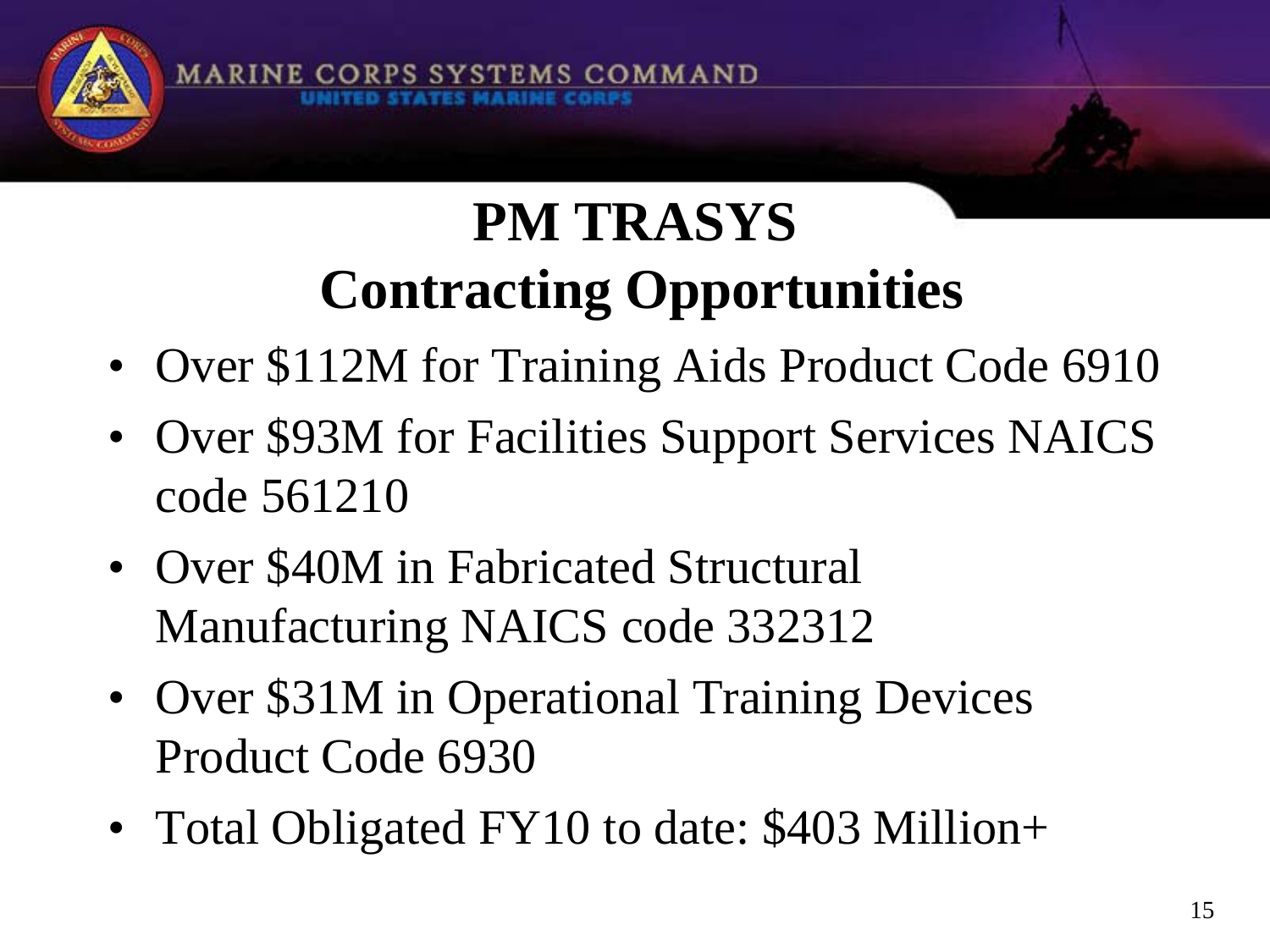

## **MRAP Contracting Opportunities**

**1S COMMAND** 

- Over 99% obligations for Military Armored Vehicle, Tank, and Tank Component Manufacturing NAICS 336992, Combat Assault and Tactical Vehicle Product Code 2350
- Total Obligated FY10 to date: \$700 Million+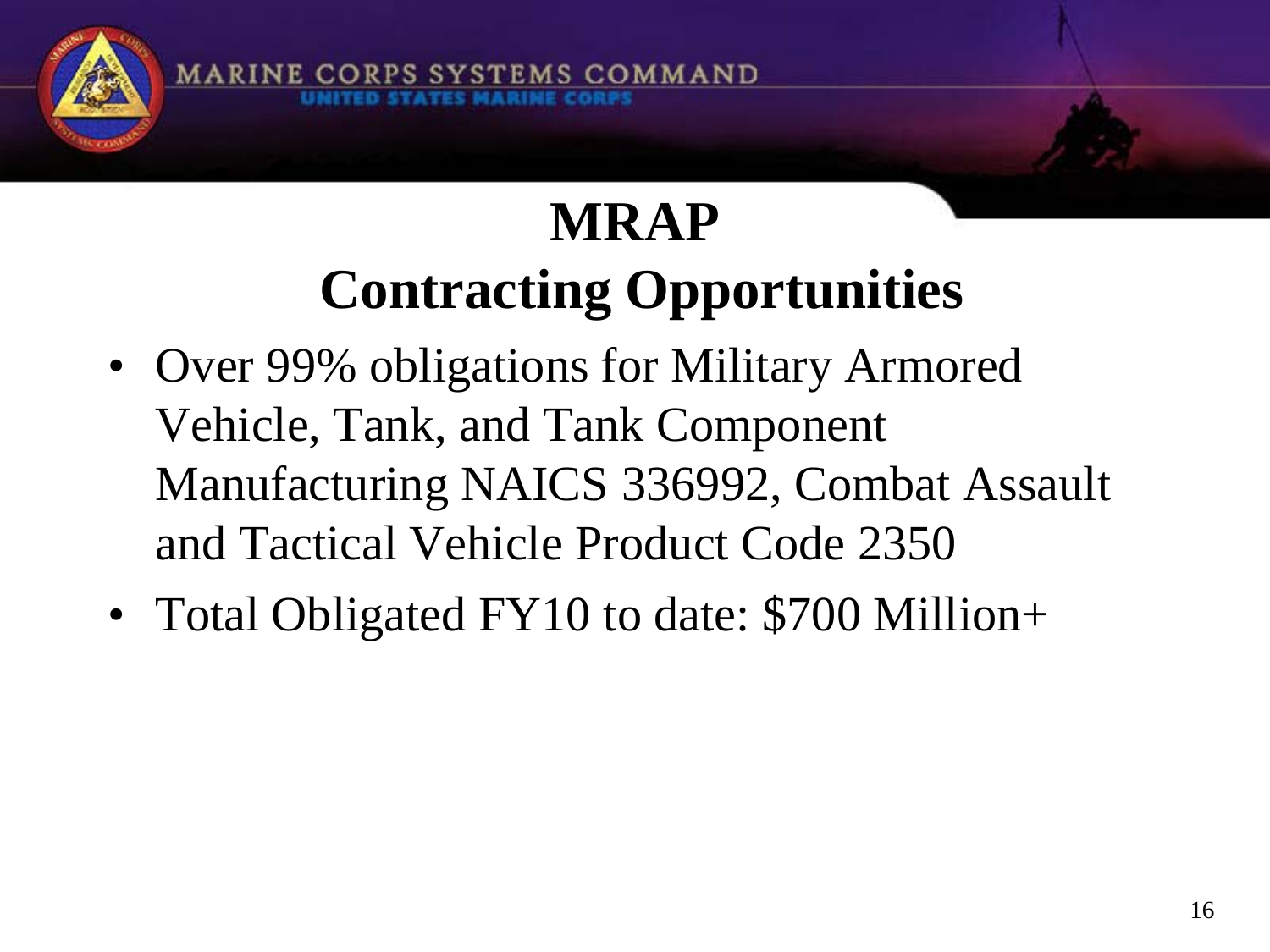## **Low Hanging Fruit**

#### **Small Business**

MARINE CORPS SYSTEMS COMMAND

- There are many opportunities available for 8(a) small businesses
- FY 09 8(a)  $\hat{s}$ 's = \$295,067,435.08
- SBIRs \$17.6M in FY09
- SBIRs \$18.2M projected for FY10

#### **ACSS/CEOss**

- Approximately 84% of obligating actions are for Program Management and Support Services
- Task Orders are issued to GSA schedule holders in the CEOss program
- Total Obligated FY 09: \$43M+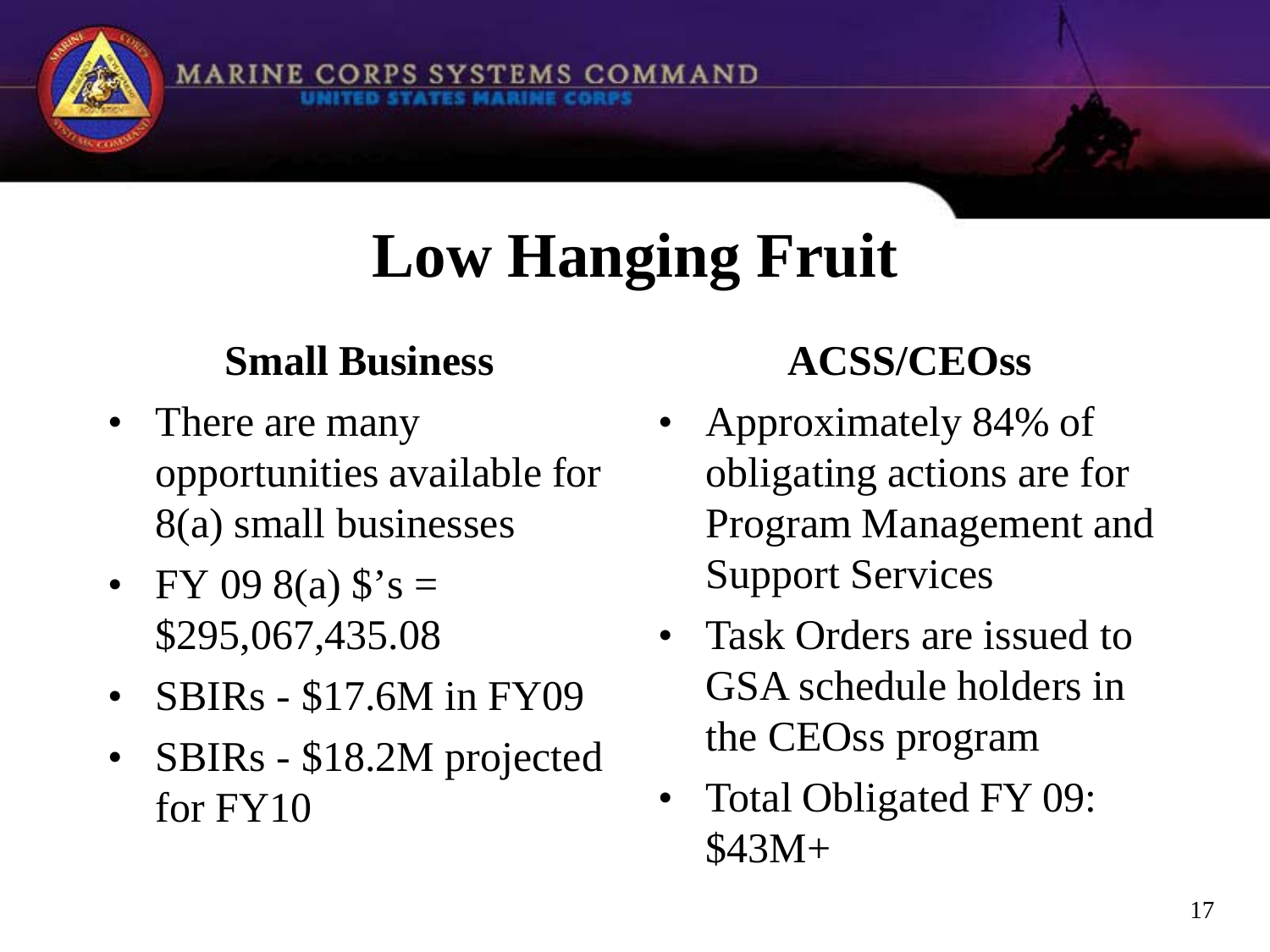

## **Low Hanging Fruit (cont)**

#### **Micro Purchases**

- FY 09 \$3.2M in Purchase Card Transactions Noncompetitve actions!
- Top five purchase card users:
	- Workforce Management Services Training \$974,438.74
	- Infantry Weapon Systems \$159,375.47
	- CIO \$156,436.91
	- AC F&S \$148,228.62
	- Program Manager Training Systems \$87,165.70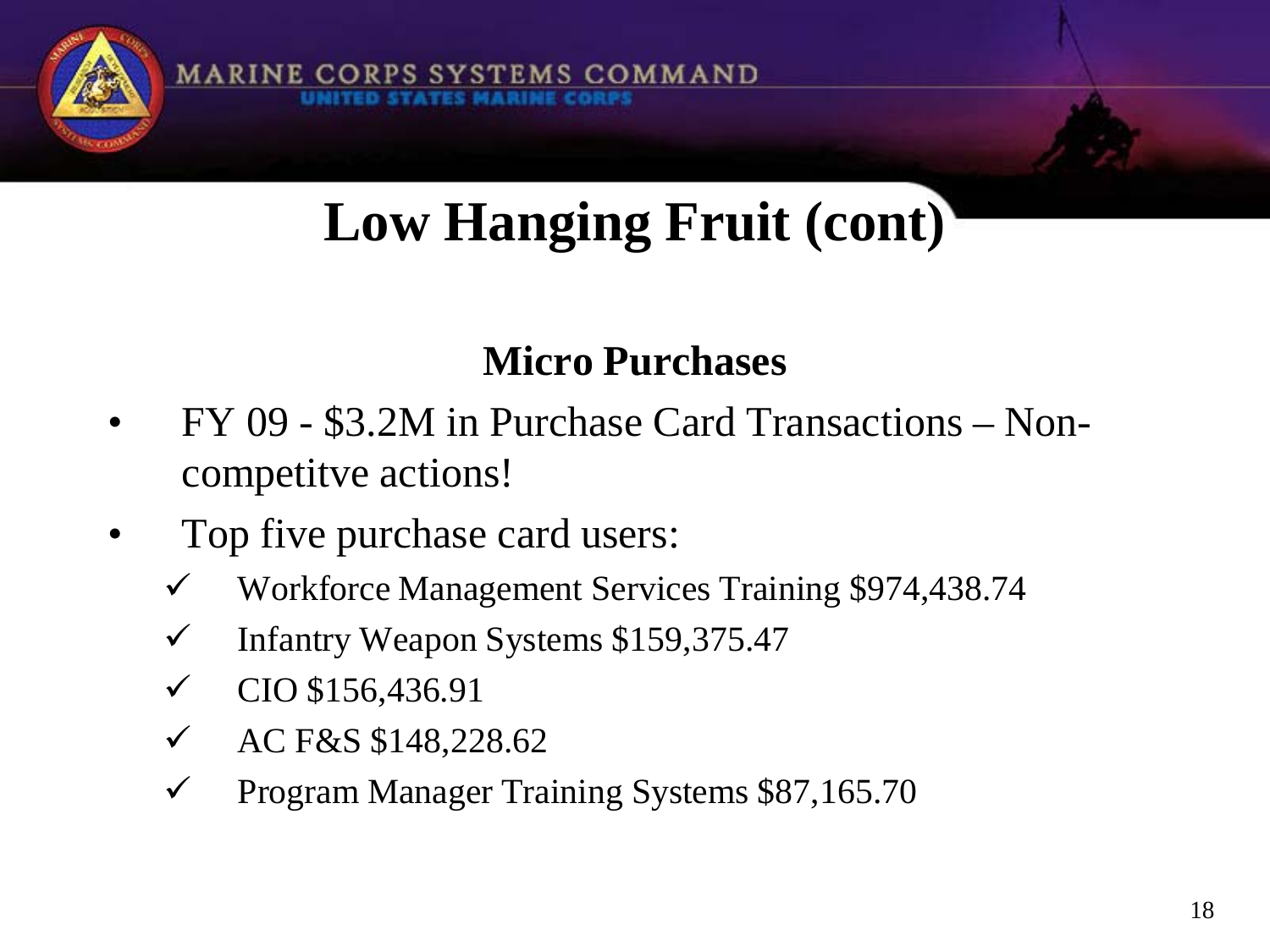

## **Small Business Innovation Research (SBIR)**

The SBIR PM solicits Topics three times a year.

Current Active SBIR's:

Product Groups Currently have 36 Active SBIRs

PEO Land Systems Currently have 12 Active SBIRs

Independent PMs Currently have 2 Active SBIRs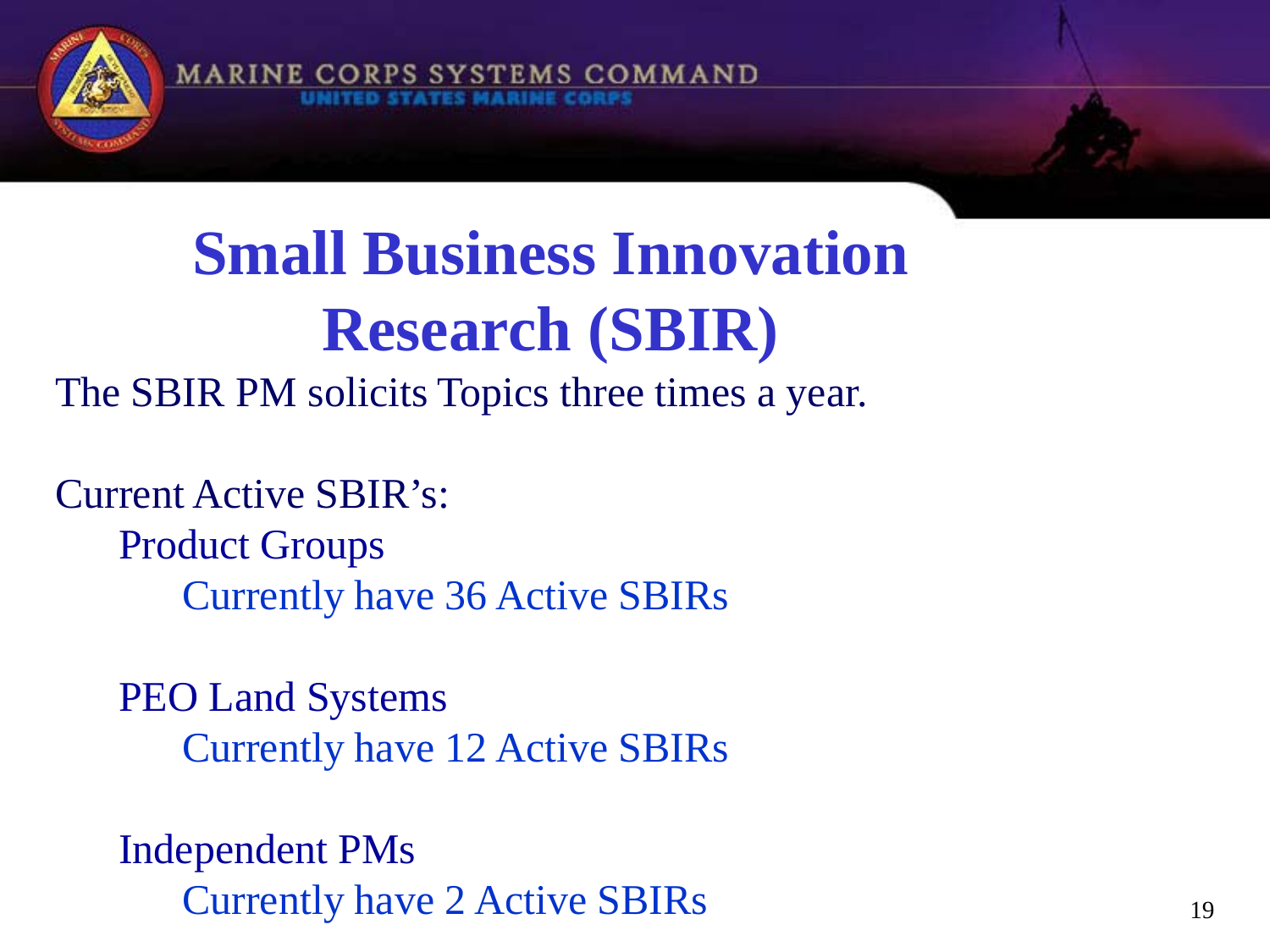

## **MCSC SBIR Program**

- Marine Corps System Command's position on Topic and funding allocation
	- SBIR is a Marine Corps asset
	- All PGs and PEO have equal opportunity to submit Topics for consideration – PEO has never been denied a topic request by USMC SBIR PM
	- Funding is allocated on an as needed basis to support the Command's priorities and is controlled by the MCSC SBIR PM
	- No POM process each FY allotment isn't known until it arrives  $-1$ <sup>st</sup> increment Nov-Jan,  $2<sup>nd</sup>$  Feb-Apr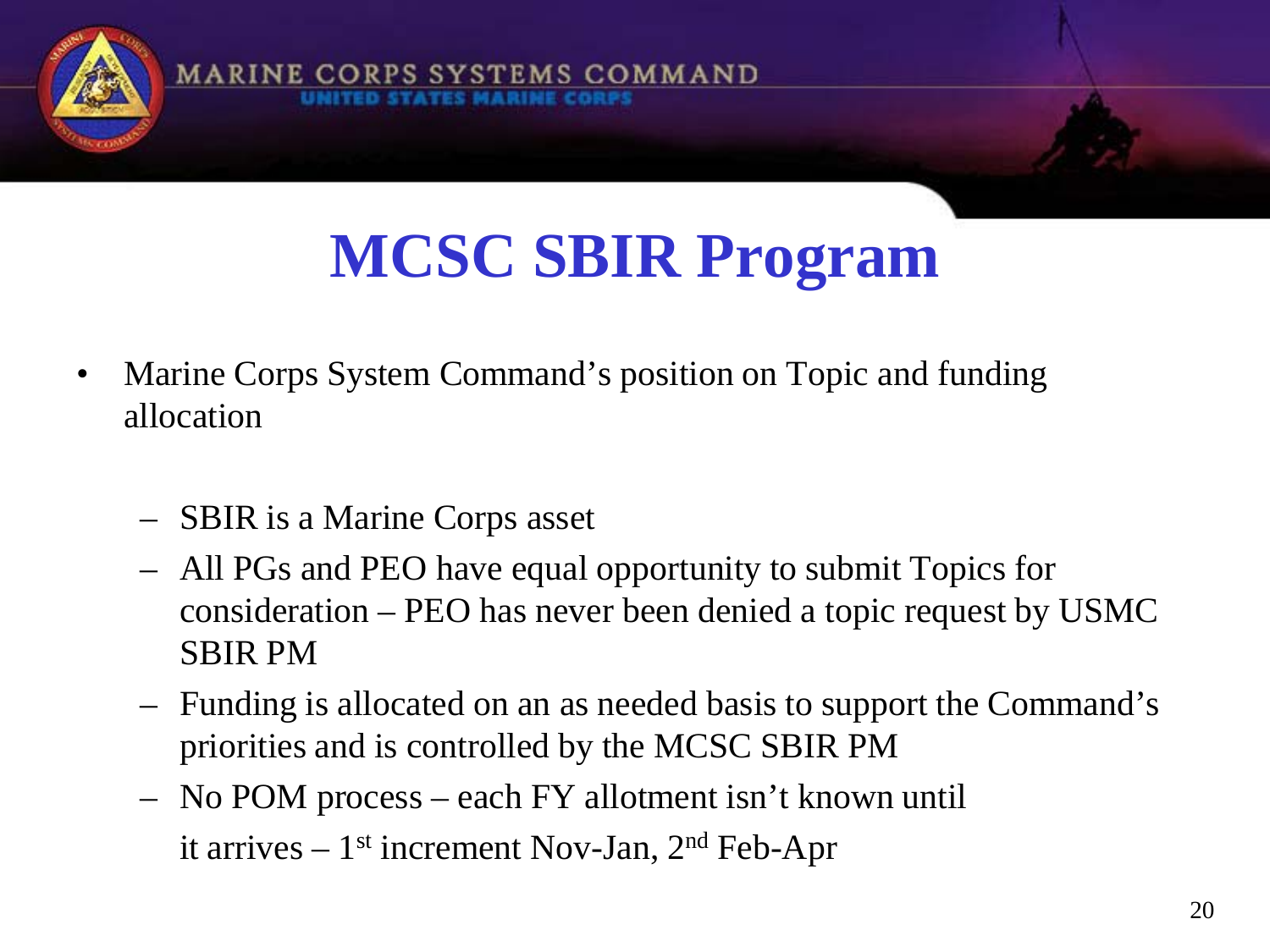

## **MCSC SBIR Program (cont)**

- Outreach, Collaboration and Support
	- Army SBIR
	- PEO Soldier
	- SOCOM
	- MCWL
	- Navy -- NAVFAC ESC, Port Hueneme
- Commercialization Pilot Programs
	- Portable Fuel Analyzer
	- Non-woven FR Materials
	- Automatic Test Equipment
	- Night Vision Fusion
- Significant efforts
	- Sensing through Walls
	- Pre-Shot Sniper Detection
	- Tritium Replacement for Weapons Sights
	- Energy Conservation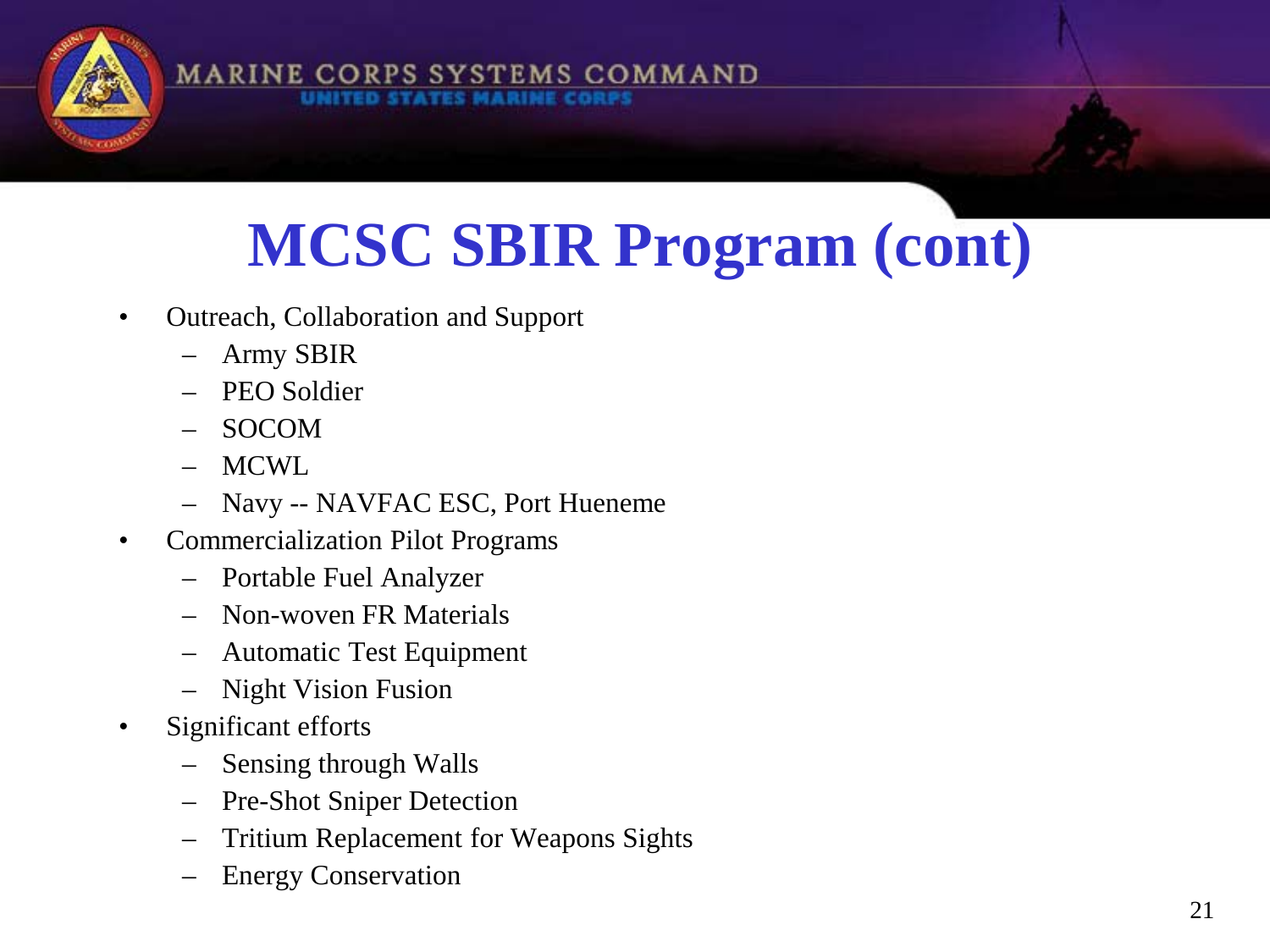## **How Do We Publicize Our Actions?**

**STEMS COMMAND** 

#### **NECO**

**MARINE CO** 

- Single point of entry for all MARCORSYSCOM open market competitive solicitations
- NECO automatically uploads to FEDBIZOPS https://NECO.navy.mil

#### **GSA E-Buy**

- Used for commercial items IAW FAR Part 8
- RFQs are posted to https://gsaebuy.gov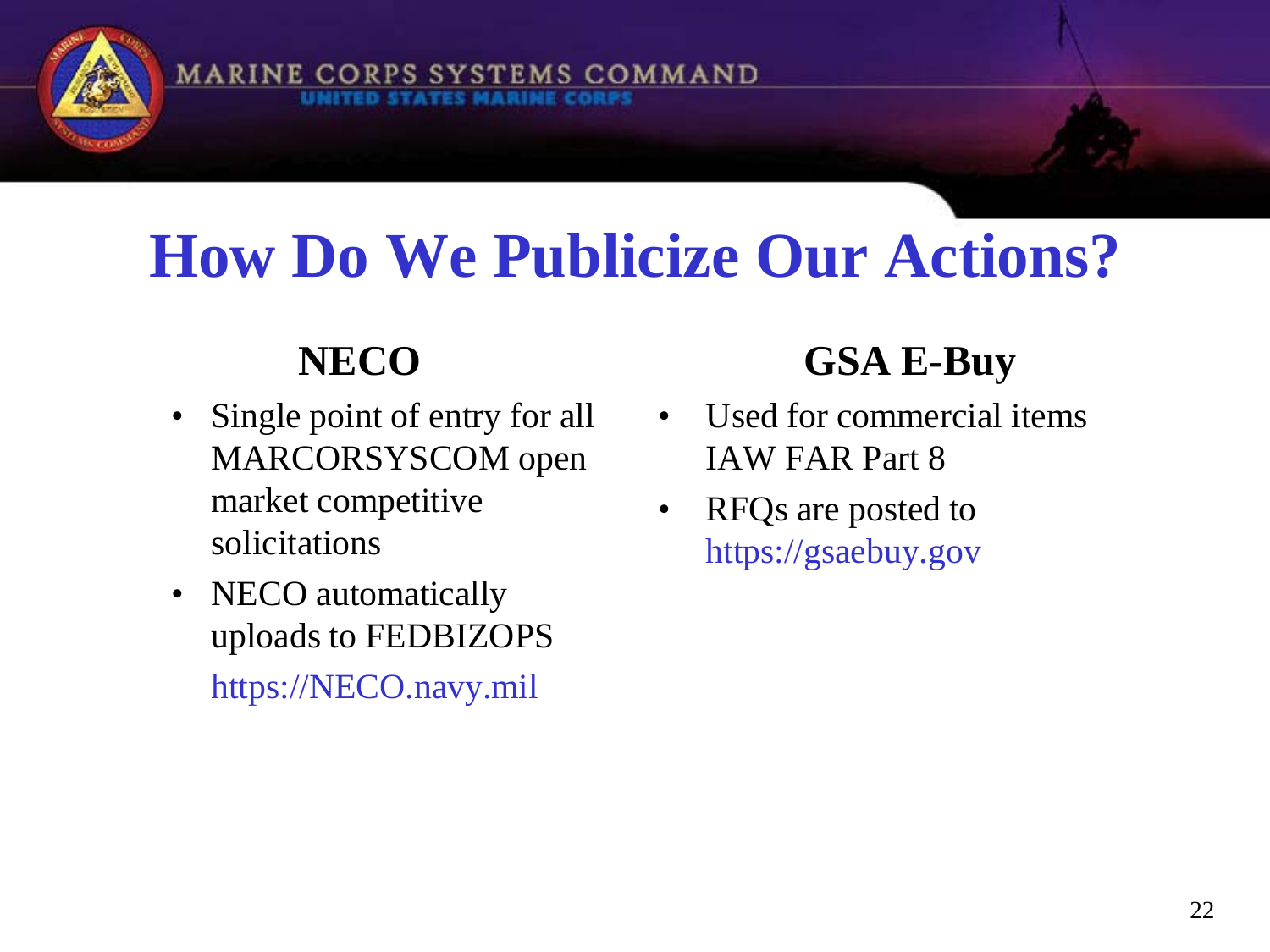

## **GET PREPARED**

- **Identify your product or service**
- $\triangleright$  Know your Federal Supply Classification (FSC) code.
- $\triangleright$  Many government product/service listings and future procurements are broken down by FSC or North American Industry
- > Classification System (NAICS) code.
- **Obtain a DUNS Number**  http://fedgov.dnb.com/webform/displayHomePage.do
- **Register in the CCR System**  www.ccr.gov/
- **Obtain a CAGE Code**  www.dlis.dla.mil/cage\_welcome.asp.
- **Obtain a NAICS Standards Code** http://www.census.gov/epcd/www/naics.html
- **Obtain an EIN**  http://www.irs.gov/businesses/small/article/0,,id=102767,00.html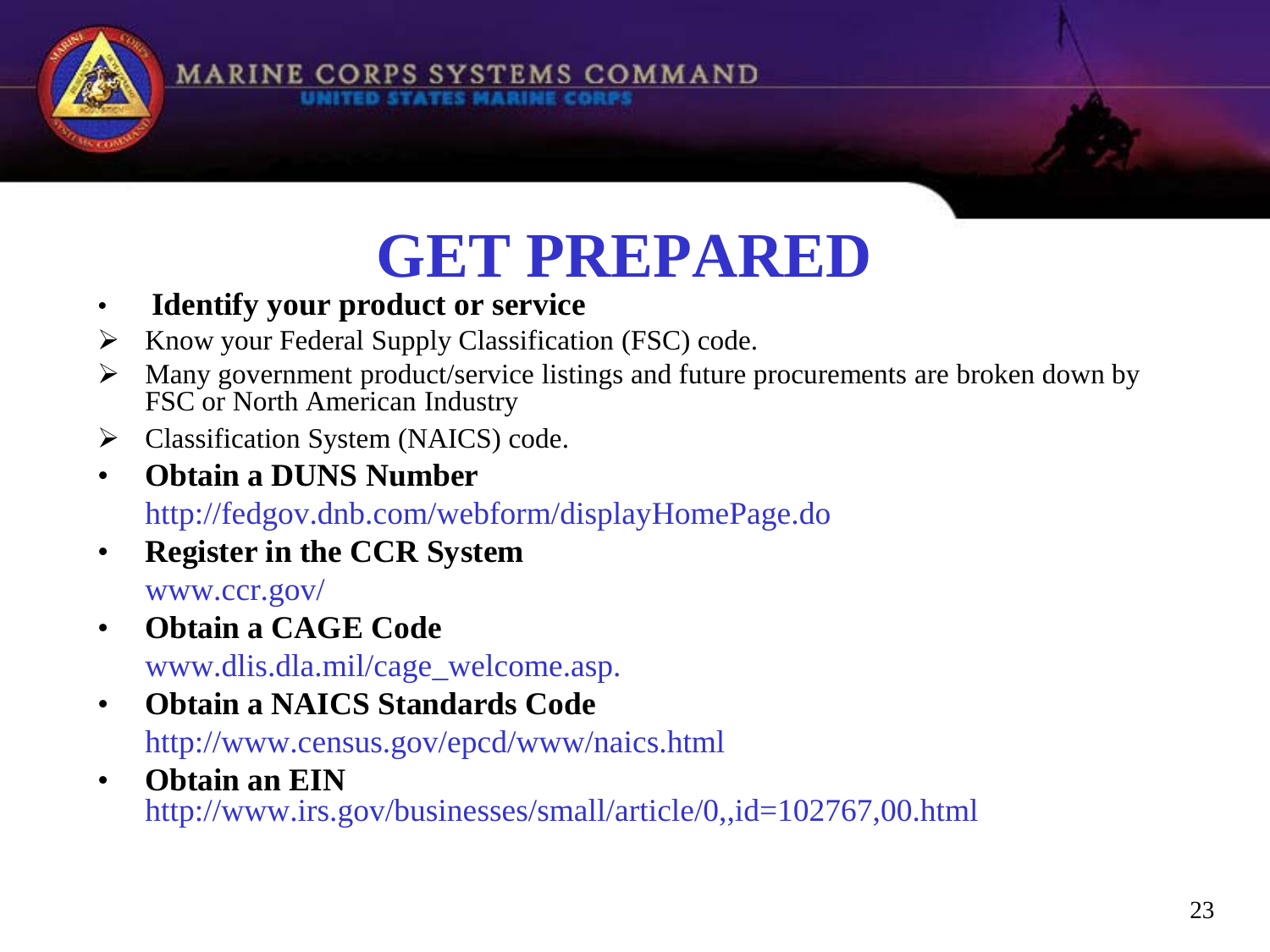## **Know the Rules of the Road**

COMMAND

• Federal Acquisition Regulations (FAR) http://www.arnet.gov/far

**MARINE C** 

- Defense Federal Acquisition Regulation Supplement (DFARS) http://www.acq.osd.mil/dpap/dars/index.htm
- Navy Marine Corps Acquisition Regulation Supplement (NMCARS) http://acquisition.navy.mil/policy\_and\_guidance/n mcars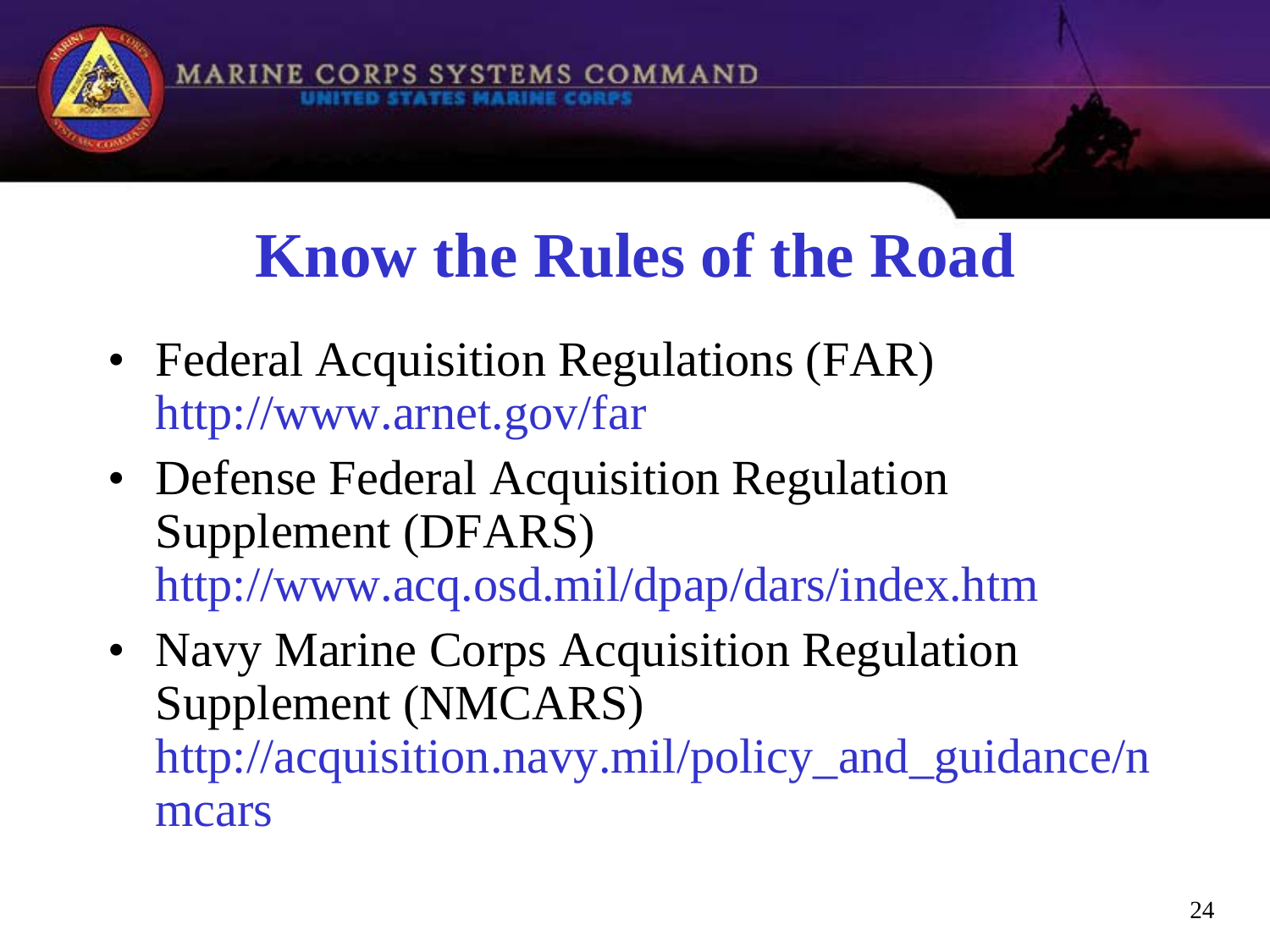

PS SYSTEMS COMMAND

### **DO YOUR MARKET RESEARCH**

• FPDS-NG

**MARINE COR** 

• NECO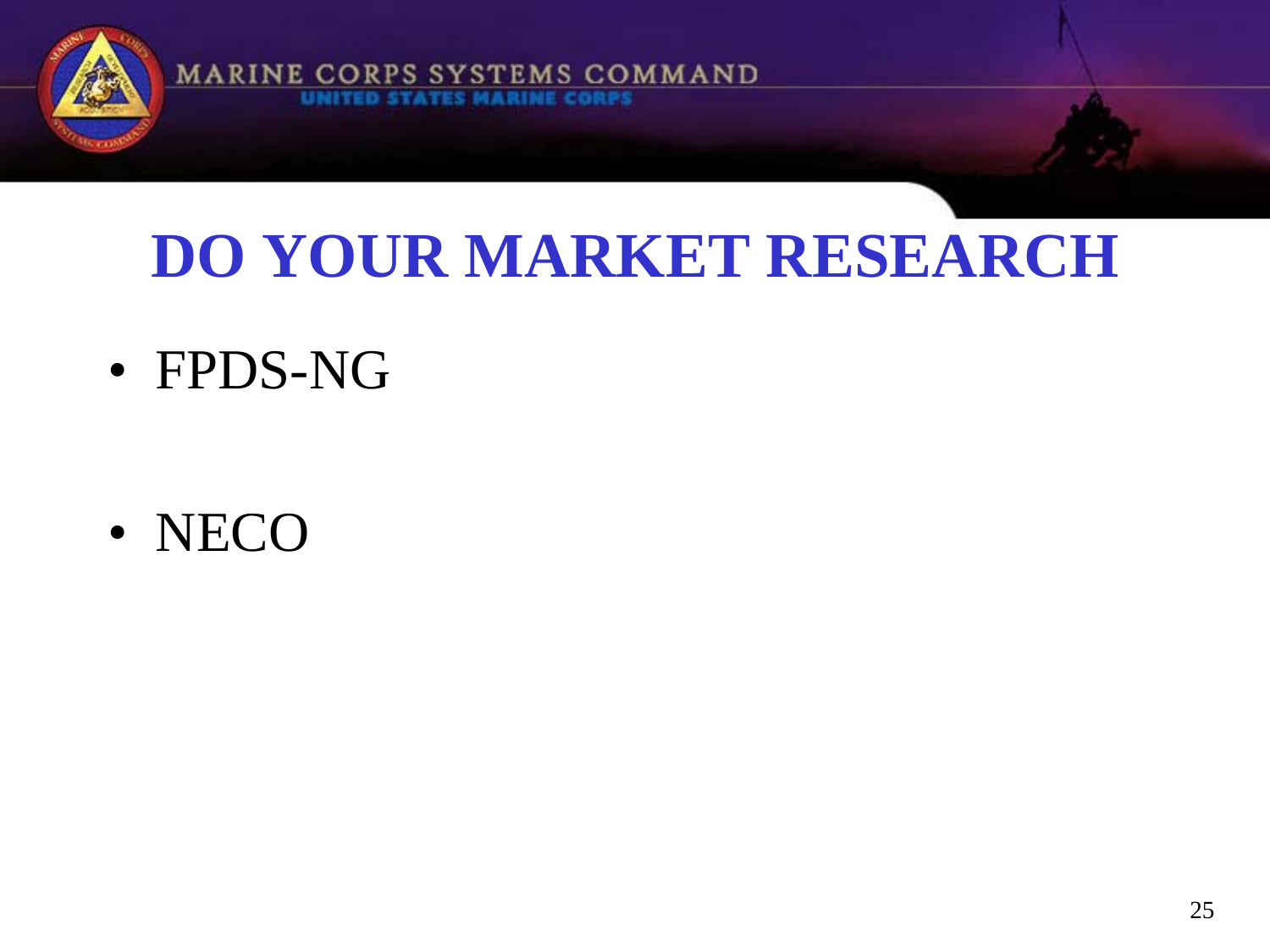

### **What is FPDS?**

- An automated system used to collect and report on federal procurement spending:
	- Data is submitted via a contract writing system (CWS) or directly into FPDS using direct web input
	- Standard and ad hoc reports are available to be run by individuals
- The single authoritative repository for federal procurement award data http://fpds.gov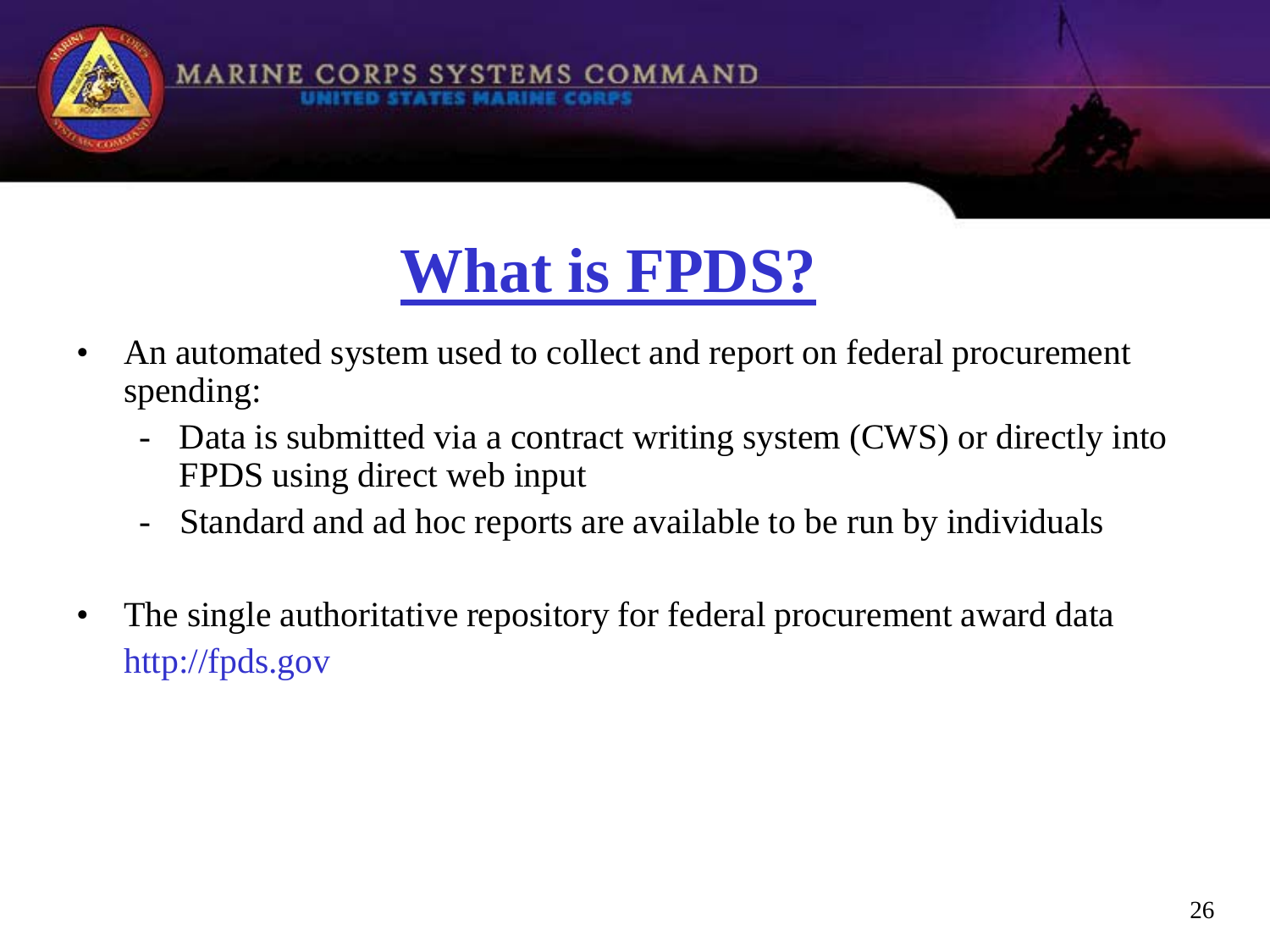

**EMS COMMAND** 

• **Designed for Use by:**

**MARINE CORPS SY** 

- Programming and Procurement Analysts
- Contracting Officers
- Senior Procurement Executives
- Congress, state, and local governments
- System Administrators
- Media, research groups, marketing groups, students, and commercial businesses
- All other interested public parties



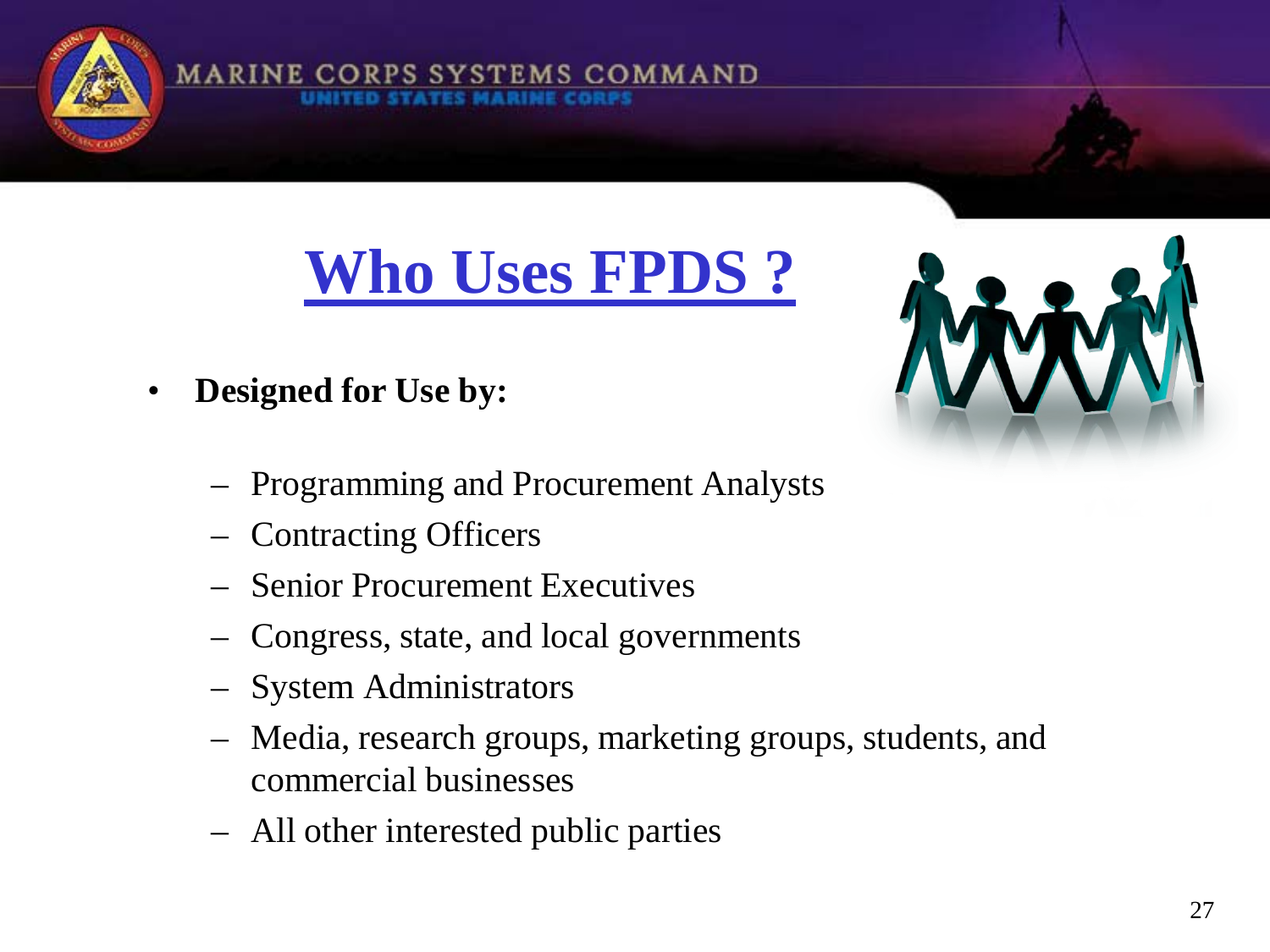# **What Data Does FPDS Contain?**

- **Contract Data in General Categories**
	- **Dates**
		- Date Signed
		- Date Effective
		- Last Date to Order
		- Completion Date
	- **Amounts**
		- Action Obligation
		- Base and Exercised Options Value

**MARINE CORPS SYSTEMS COMMAND** 

- Base and All options Value
- **Purchaser Information**
	- Contracting Office Information
- **Contractor Information**
	- CCR information
	- Contractor Name
	- DUNS
	- Socio/Economic Data
- **Contract data (no CLIN information.)**
	- Type of Contract
	- NIA
- **Legislative Mandates**
	- Walsh Healey Act
	- Davis Bacon Act
- **Service/Commodity Information**
	- Service Code
	- NAICS Code
- **Competition Information**
	- Extent Competed
	- Set Asides
	- Sole Source
- **Preference Programs**
	- CO's Business Size Selection
	- Reasons Not Awarded
	- Set Asides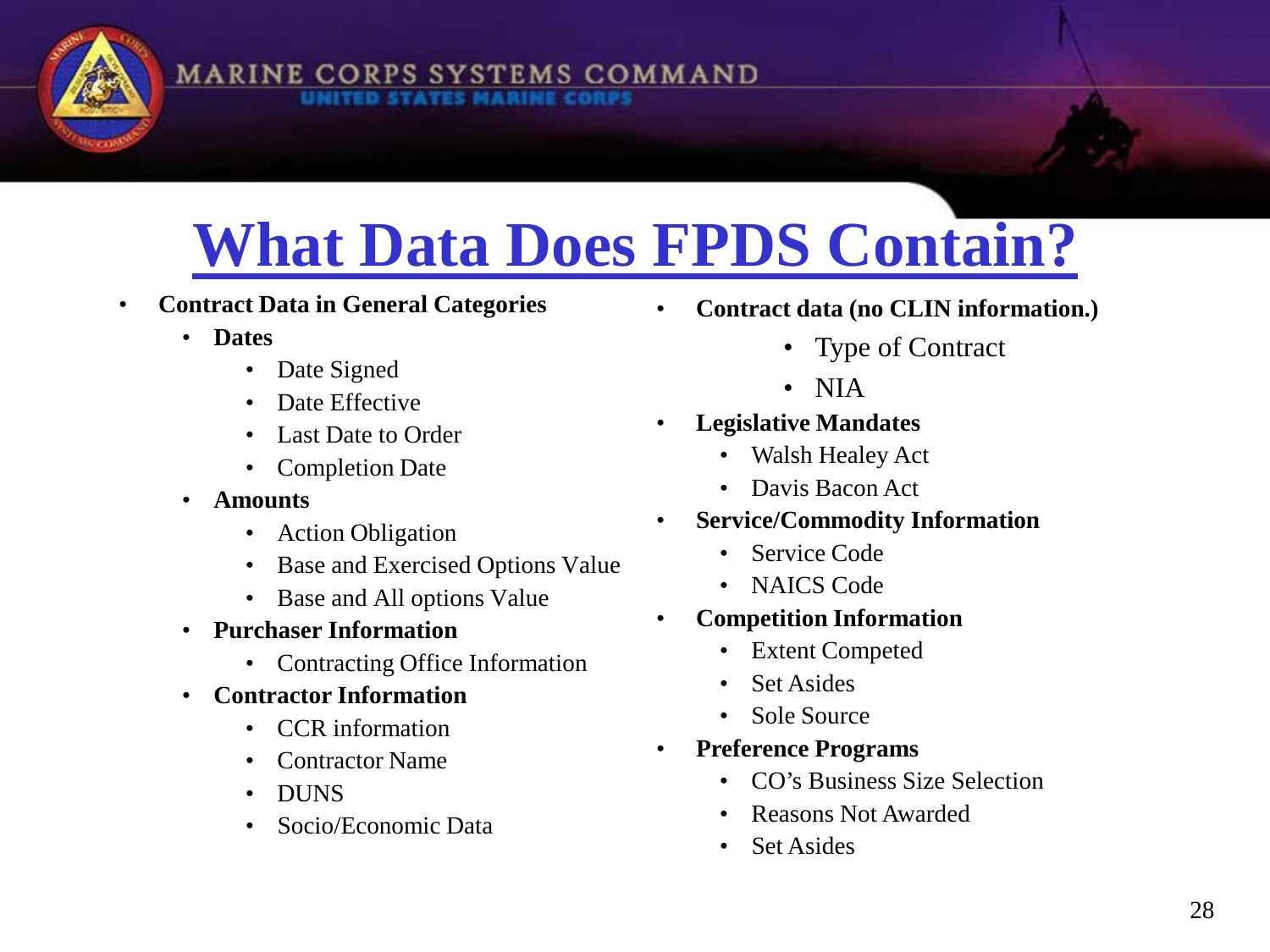

## **Getting Started with NECO**

- You will need a PC with a modem and Internet Service
- Register with NECO at **https://.neco.navy.mil**
- Complete the daily e-mail customization option
- Contact the NECO Help Desk at 1-800-503-6326 with questions or technical support issues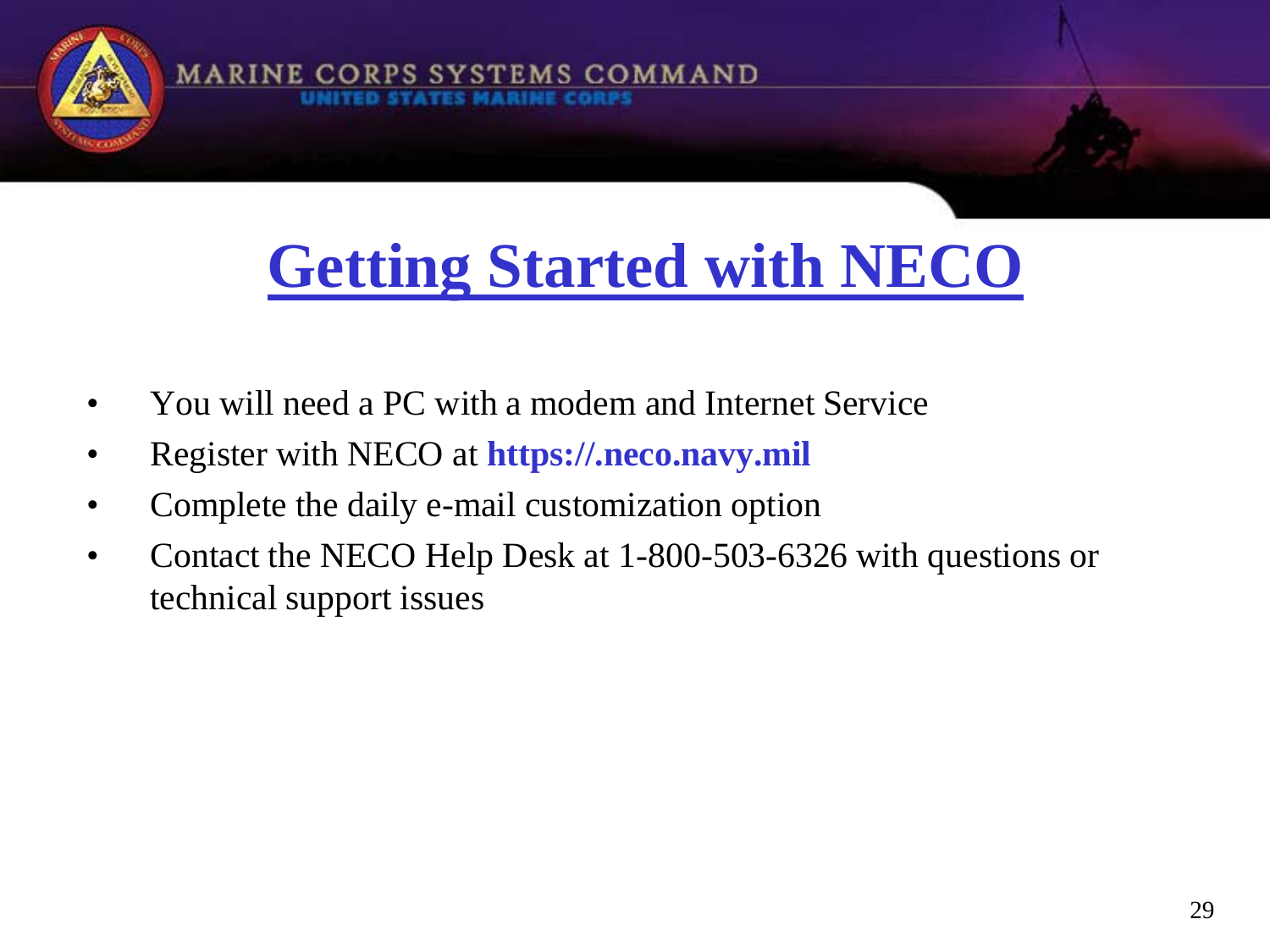

## **NECO Capabilities**

- Provides Vendors access to all Procurement Opportunities, receipt of new postings pushed daily based on customized Vendor registration
- Vendors have the ability to Submit a Bid electronically via EDI or the NECO website for secure delivery to the Buyer, this at no cost to the Vendor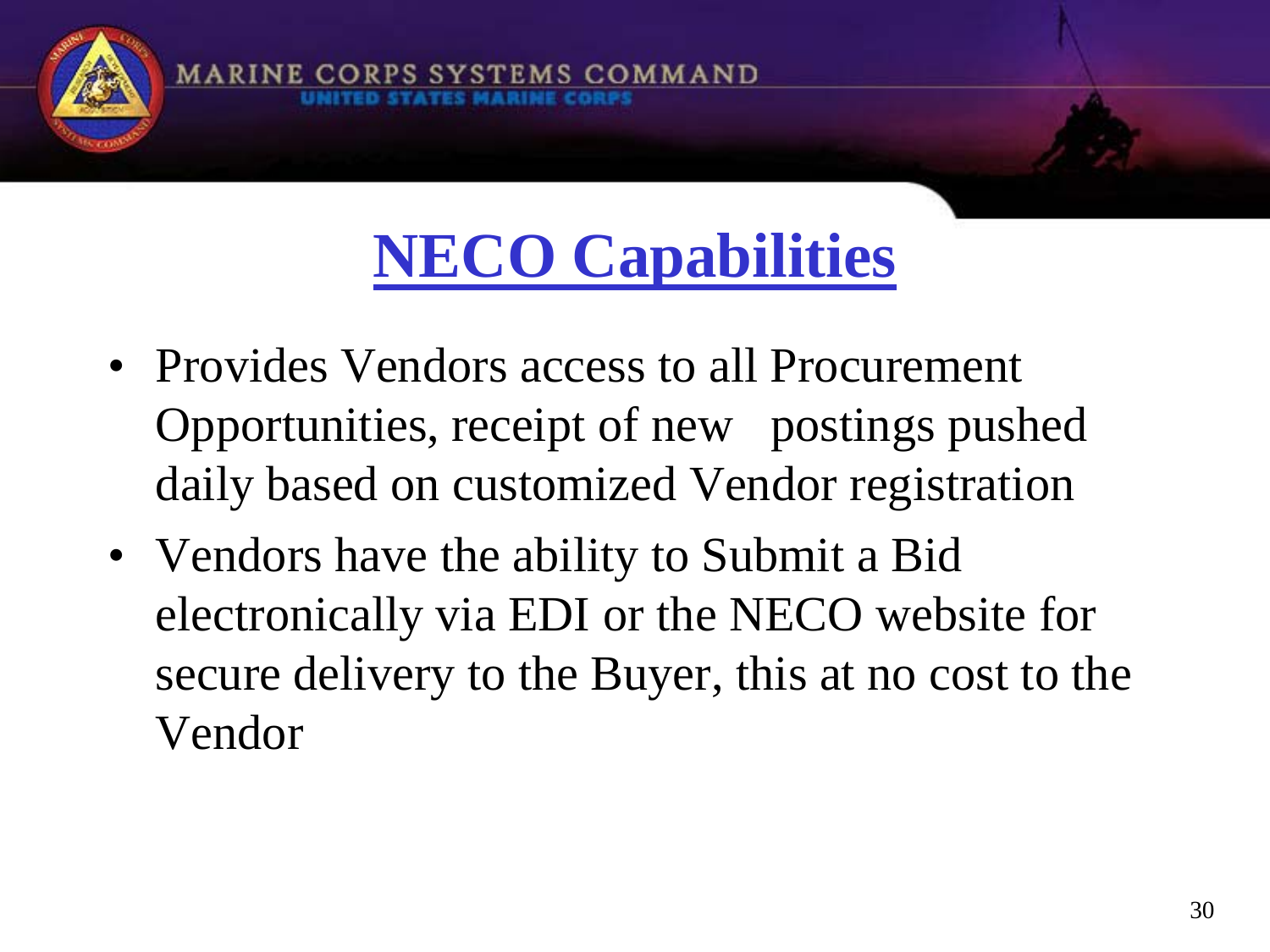## **HOW TO MARKET TO US**

**COMMAND** 

- Identify the appropriate PG that is acquiring your product or service
- Send the appropriate Program Manager and Contracting Officer your Capability Brief
- Attend Industry Days Check NECO
- Attend Expos/Conferences/Marine Day
- Submit responses to RFI's
- Have an innovation idea? Submit An Unsolicited Proposal
- Be persistent

**MARINE CO**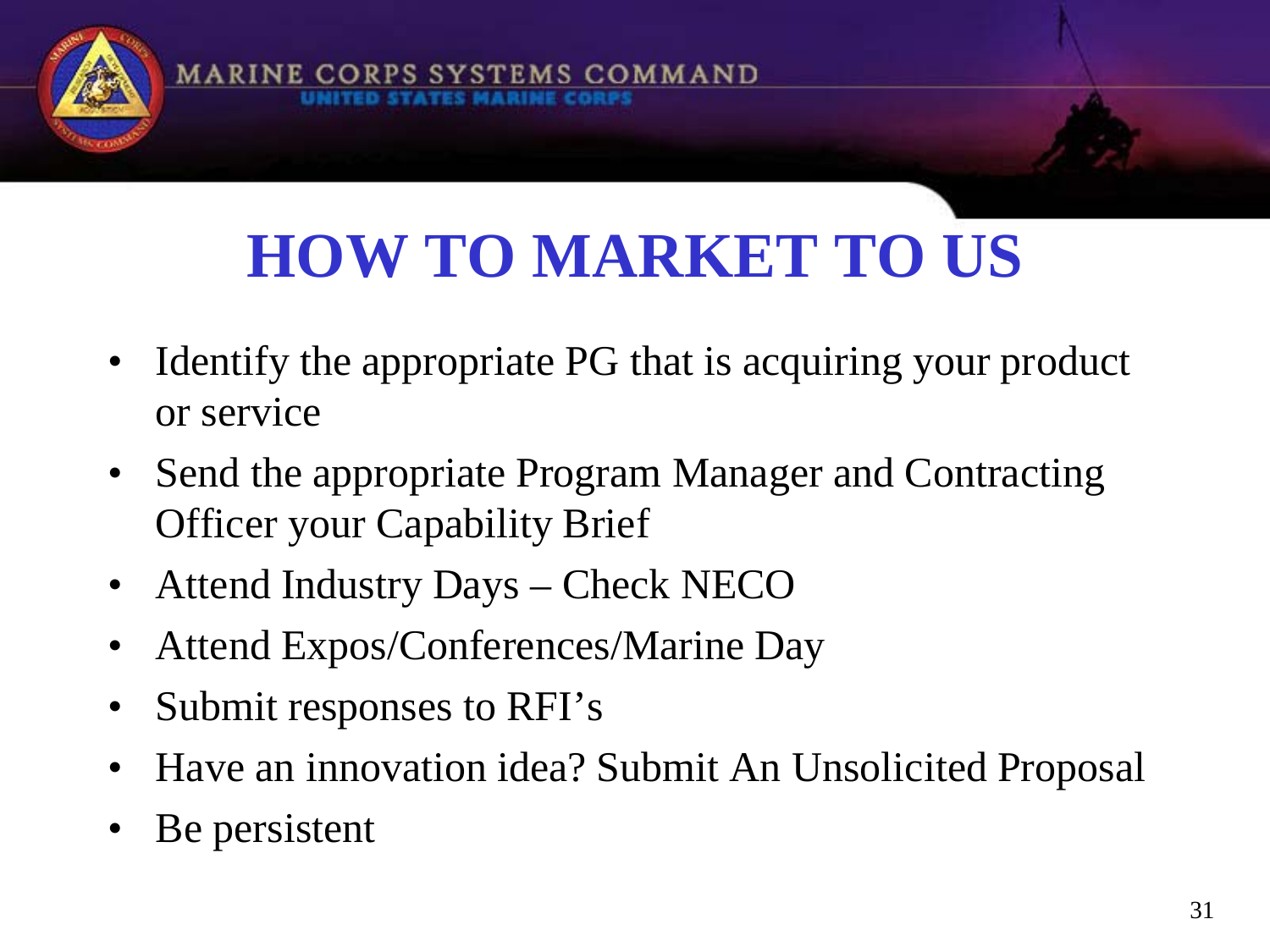

## **Unsolicited Proposals**

- Make sure your unsolicited proposal offers a unique and innovative methods or approaches and that offer significant technological promise toward the accomplishment of our mission.
- A valid unsolicited proposal must be independently originated and developed, prepared without Government supervision, and provides sufficient detail for Government review, but must not be an advance proposal for a known agency requirement.
- Submission of an unsolicited proposal does not in any way guarantee a contract award.

**SUBMIT TO: Marine Corps Systems Command, 2203 Sherwood Ave, Attn: Contracts, Business Operations 02B, Quantico, VA 22134.**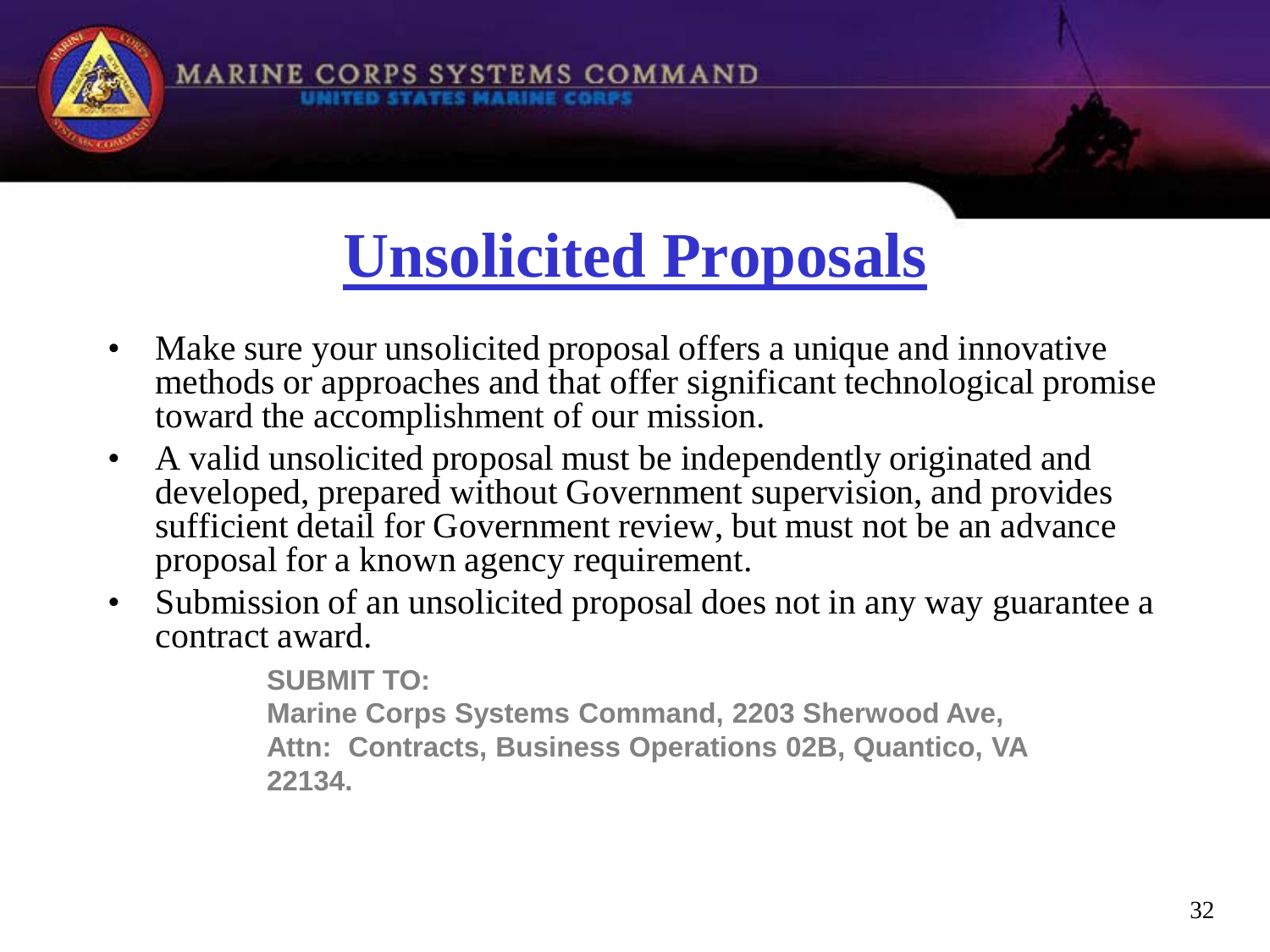## **Subcontracting**

**COMMAND** 

• Many subcontracting opportunities

**MARINE CO** 

- Check NECO for contract awards
- Check RFPs for subcontracting plan requirements
- Consider Joint Ventures and Teaming Arrangements with Large Contractors and 8(a) or ANC firms
- There are benefits for Large Businesses to subcontract with SB, SDVOB, HubZone Businesses, etc.